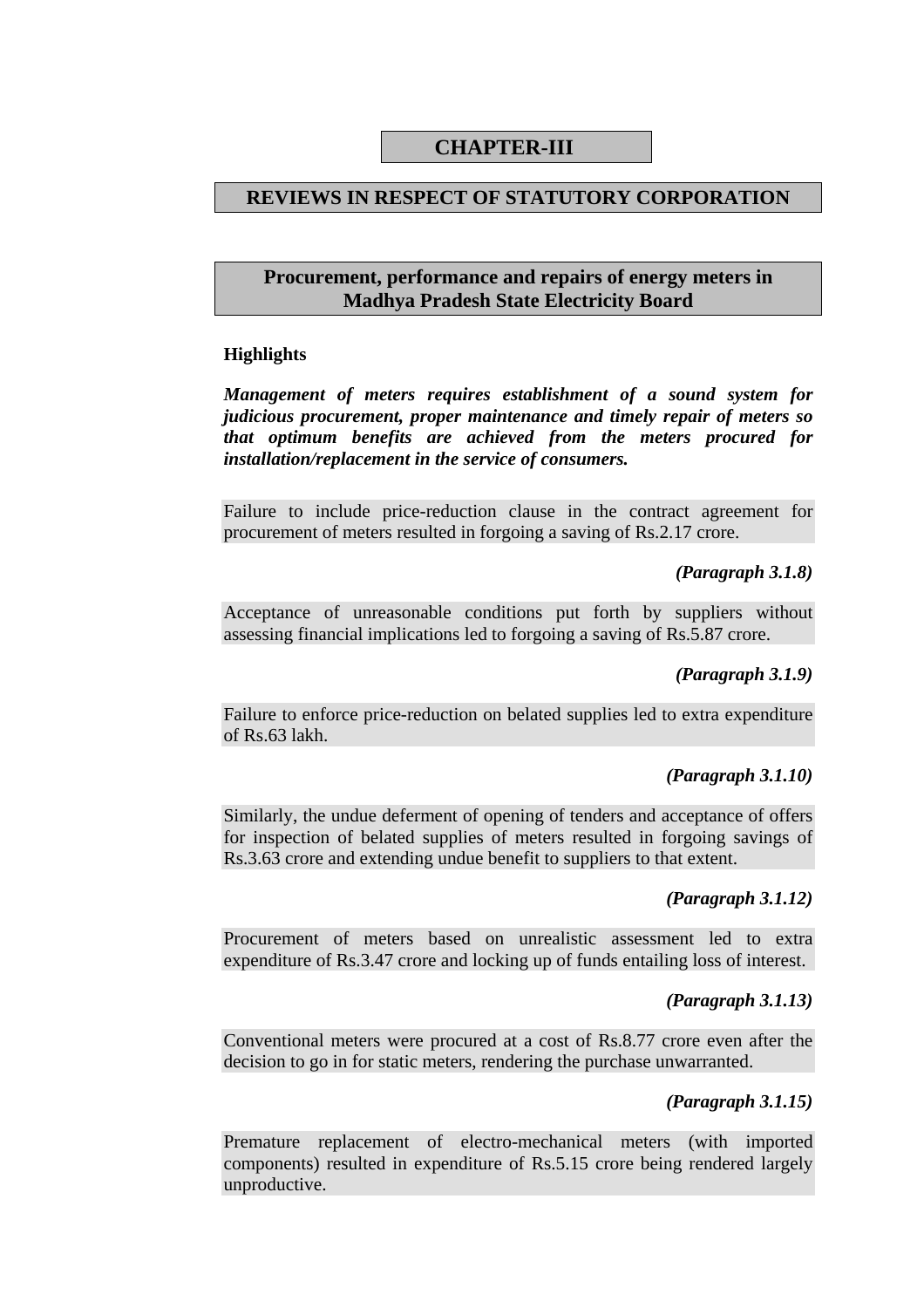#### **Introduction**

**3.1.1** Energy meters are either static or electro-mechanical equipments installed in system network to measure the quantum of flow of energy at different points in the system to ascertain energy sold to each consumer. The meters are of five types, viz. single phase, poly phase, low tension, high tension (trivector) and feeder meters. The first four types are installed at supply points for measuring energy supplied to consumers. Feeder meters are installed at sub-stations for recording the energy received through incoming feeder and energy supplied through outgoing feeder to consumers. These meters are also installed at generating stations and sub-stations for preparing energy account and determining system losses.

In order to assess the quantum of energy sold, the Madhya Pradesh State Electricity Board (Board) is required to instal and maintain correct energy meters on each point of supply of energy to consumers for measuring the energy sold as per Section 26(2) of the Indian Electricity Act, 1910.

As of March 2003, there were 45.12 lakh metered consumers (including domestic and agricultural), while unmetered consumers numbered 18.84 lakh (8.27 lakh agricultural and 10.57 lakh single light consumers).

# **Organisational set up**

**3.1.2** Member Transmission and Distribution (T&D) is responsible for assessing the requirement, procurement and supply of meters, assisted by Executive Director, Operations and Maintenance (O&M), two Chief Engineers (Purchase) and (Stores) at Board's Head Office at Jabalpur and Regional Chief Engineers/Executive Engineers of seven<sup>1</sup> Area stores in the State.

# **Scope of Audit**

**3.1.3** Mention was made in paragraphs 3A.6.4, 3A.6.5 and 3B.6A(iii) of Audit Reports (Commercial) of the Comptroller and Auditor General of India, Government of Madhya Pradesh for the years 1999-2000 and 2001-02 respectively regarding loss due to non-reimbursement of transmission and distribution losses by Government, ineffective checks on meters installed at consumers' premises and 'Energy Audit' which were yet to be discussed by Committee on Public Undertakings (COPU) (March 2003).

*Bhopal, Gwalior, Indore, Jabalpur, Ratlam, Sagar and Ujjain*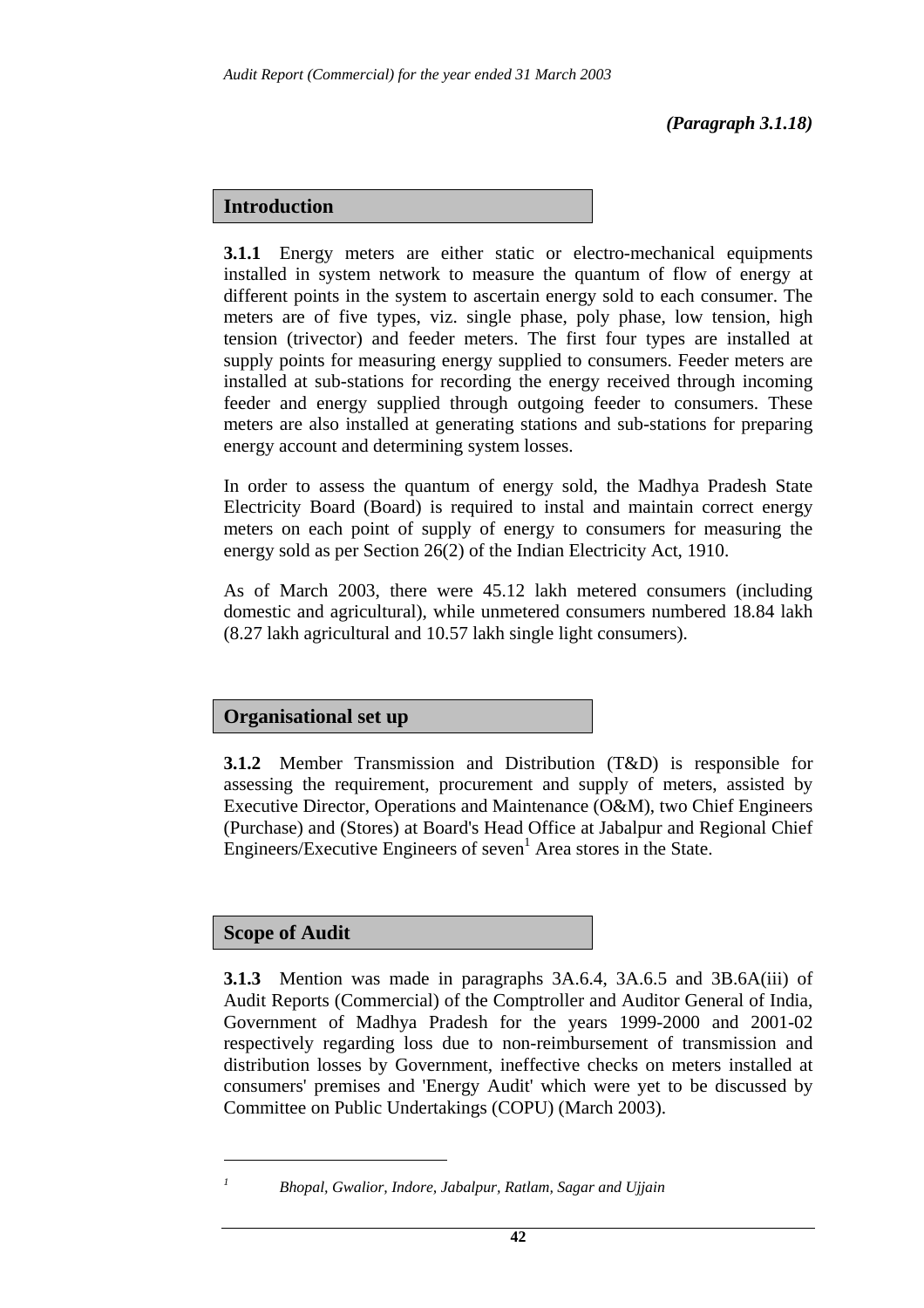The present review conducted during November 2002 to March 2003 covers the aspects relating to assessment of requirement, procurement, installation of meters and replacement of defective meters for the five years up to 2002-03. The review is the outcome of test-check of records relating to Head Office at Jabalpur and test-check of records of Executive Director (O&M), Chief Engineer, Purchase & Stores, five<sup>2</sup> out of seven Area stores and field offices at these places.

The audit findings were reported to the Government / Board in August 2003 with the request to attend the meeting of Audit Review Committee for State Public Sector Enterprises (ARCPSE) so that the view point of Government/Management was taken into consideration before finalising the review. The meeting of ARCPSE was held on 26 August 2003. Government was represented by Secretary, Energy Department and the Board was represented by Member (Finance), Secretary and Chief Engineer (Purchase). The review was finalised after incorporating Government/Board's views.

#### **Plan for metering**

**3.1.4** In view of load growth in domestic and commercial single phase consumers, the Board felt (September 1999) the necessity of using static meters so that correct consumption could be recorded and revenue collected accordingly. Board, therefore, decided to procure static meters. Later on, Board concluded (October 2000) that the quantity of static meters being procured for 1999-2000 was too small to meet the target of 100 per cent metering. It, therefore, intimated (October 2000) to the Government that at least 14.25 lakh (1.75 lakh three phase and 12.50 lakh single phase) electronic meters would be required. Government approved (November 2000) the purchase of 22.10 lakh meters including meters required for agriculture, high tension (HT) and low tension (LT) industrial services with the stipulation that 100 per cent metering should be completed in respect of all categories of consumers in a phased manner by December 2001 as follows:

| Sl. | <b>Category of consumers</b> | <b>Energy</b>      | <b>Implementation by</b>   |                                 | <b>Scheduled</b><br>period<br>of |
|-----|------------------------------|--------------------|----------------------------|---------------------------------|----------------------------------|
| No. |                              | meters<br>required | <b>Board's</b><br>manpower | <b>Outside</b><br>contractor(s) | completion                       |
| 1.  | 11 KV feeders                | 8,706              | 8,706                      | --                              | March 2001                       |
| 2.  | HT feeders                   | 800                | 800                        | $-$                             | March 2001                       |
| 3.  | LT Industry (up to $25$ HP)  | 90,000             | 90,000                     | $-$                             | March 2001                       |
| 4.  | Commercial (single phase)    | 75,000             | 75,000                     | $-$                             | March 2001                       |
| 5.  | Commercial (three phase)     | 2,50,000           | 2,50,000                   | --                              | <b>May 2000</b>                  |
| 6.  | Domestic (three phase)       | 10,000             | 10,000                     | $-$                             | March 2001                       |
| 7.  | Domestic (single phase)      |                    |                            |                                 |                                  |
| (a) | New consumers                | 10,00,000          | 4,00,000                   | 6,00,000                        | June 2001                        |
| (b) | Replacement                  | 5,00,000           | 2,50,000                   | 2,50,000                        | December 2001                    |
| 8.  | Agricultural                 |                    |                            |                                 |                                  |
| (a) | Consumers                    | 2,00,000           | 1,50,000                   | 50,000                          | 30 September 2001                |
| (b) | <b>Transformers</b>          | 75,000             | 75,000                     | $-$                             | 30 June 2001                     |

 *Bhopal, Gwalior, Indore, Jabalpur and Sagar*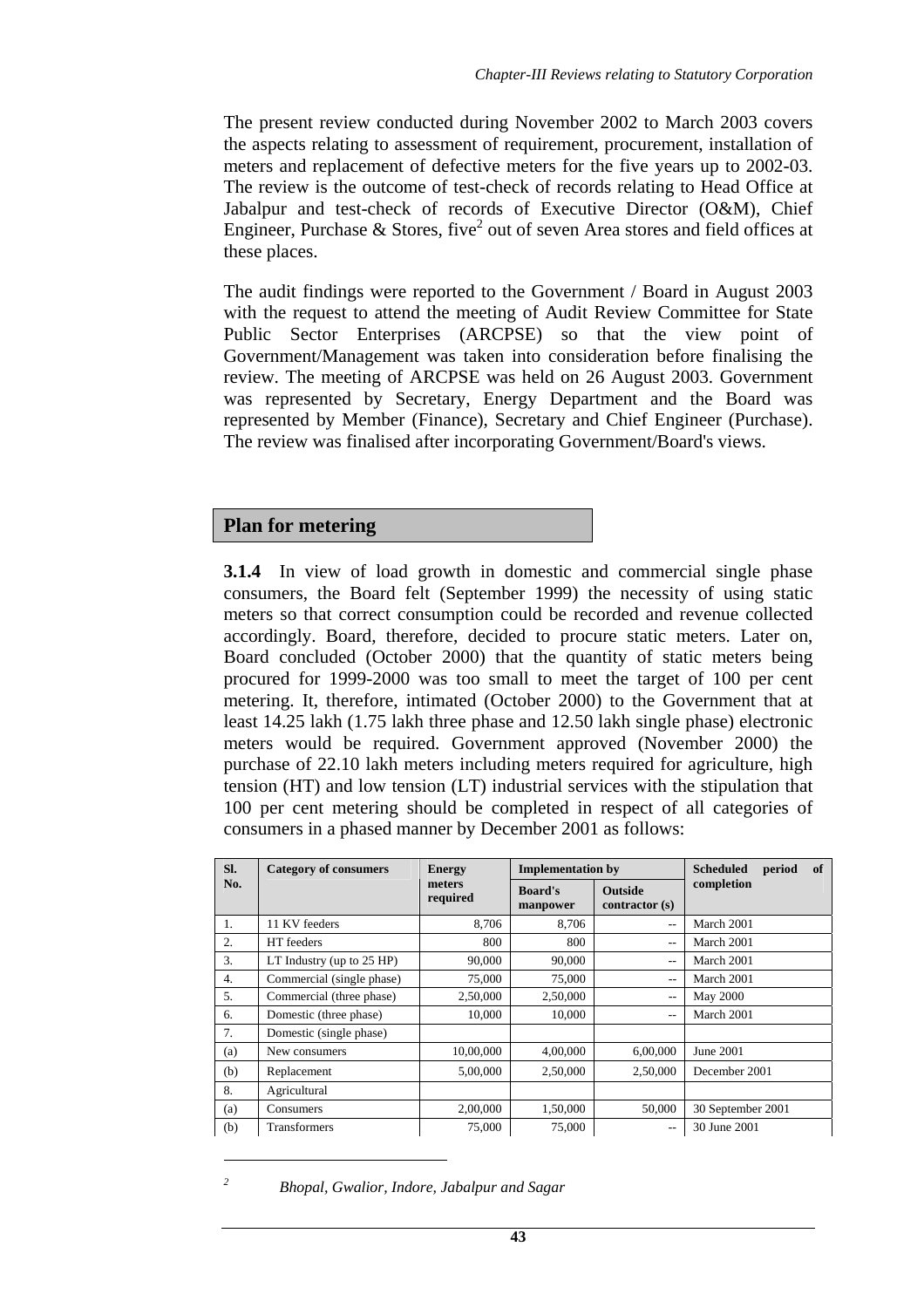| <b>Total</b> | 22.09.506 | 13.09.506 | 9,80,000 |  |
|--------------|-----------|-----------|----------|--|

As the Board could not complete the aforesaid work as per the schedule, extension was granted by the Government up to 30 June 2002.

#### **Assessment of requirement**

**3.1.5** Requirement of meters for each year was assessed by the Executive Director (O&M) with the assistance of Regional Chief Engineer and respective O&M divisions. The procurement of meters was done by the Chief Engineer (Purchase) at Head Office at Jabalpur. The requirement of meters was assessed on the basis of estimated number of new connections to be released, number of defective/damaged meters to be replaced and meters to be provided to unmetered domestic, commercial, industrial and agricultural consumers. However, the Board's capacity to instal meters was not considered in assessing requirements. This resulted in excess procurement of meters involving extra expenditure as discussed in paragraphs 3.1.13 and 3.1.14.

#### **Purchase procedure**

**3.1.6** Purchase orders for energy meters were finalised at the head office of the Board at Jabalpur, based on indents received from the actual end-users through the Executive Director (O&M).

Central Purchase Committee of the Board at Jabalpur undertook the work of invitation of tenders, evaluation of rates and submitting proposals to the competent authority in accordance with Board's Purchase Regulations 1959 which *inter alia* provide that all purchases for a value above rupees two lakh were to be made by inviting tenders; purchases up to Rs.50 lakh were to be approved by purchase committee, purchases between Rs.50 lakh and rupees one crore by the Chairman and the whole-time member concerned in consultation with Member (Finance), and purchases exceeding rupees one crore each by full Board. During 1998-2003, Board placed purchase orders for various types of meters valuing Rs.329 crore.

Test-check of these purchase orders revealed instances of excess/unwarranted procurement, failure to include provision for price reduction resulting in forgoing of savings, unnecessary purchase of electro-mechanical meters, nonlevy of penalty, avoidable transportation charges, etc. These are discussed in succeeding paragraphs.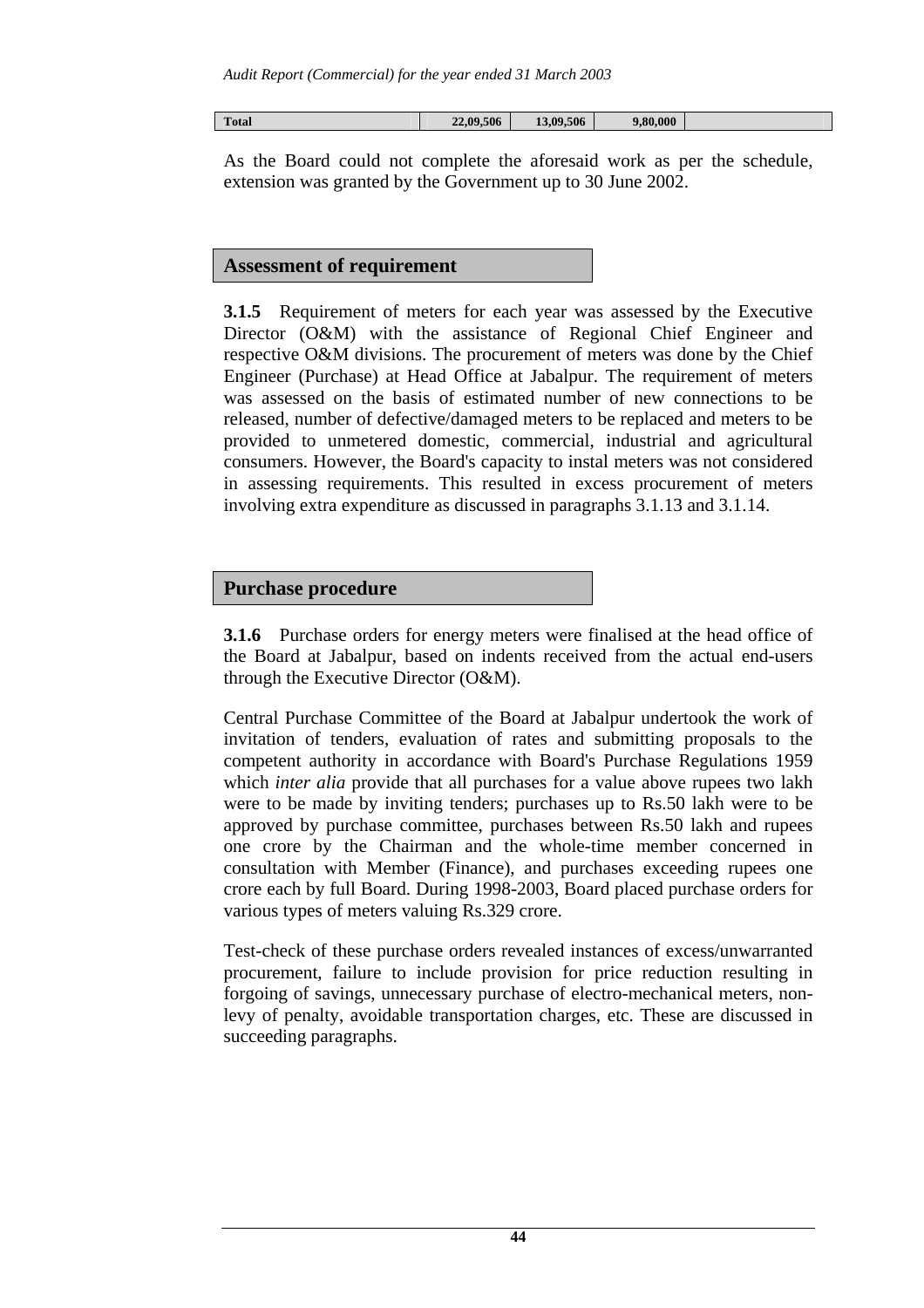#### **Procurement of meters**

 $\overline{a}$ *3*

**3.1.7** The table indicates the details of meters procured during the last five years up to 31 March 2003:

| SI.<br>No.   | <b>Category of meters</b>                           | <sub>of</sub><br><b>Rating</b><br>meters                          | <b>Quantity procured</b><br>(In lakh) | <b>Value</b><br>(Rupees in crore) |
|--------------|-----------------------------------------------------|-------------------------------------------------------------------|---------------------------------------|-----------------------------------|
| 1.           | precision electro-<br>High<br>mechanical meters     | LT single phase                                                   | 1.00                                  | 8.46                              |
| 2.           | Mechanical poly phase                               | LT three phase                                                    | 0.38                                  | 2.55                              |
| 3.           | Electronic                                          | LT single phase                                                   | 26.50                                 | 198.22                            |
| 4.           | Electronic                                          | LT three phase                                                    | 5.21                                  | 94.21                             |
| 5.           | LT trivector electronic                             | LT trivector                                                      | 0.13                                  | 9.57                              |
| 6.           | HT<br>electronic<br>trivector<br>(for energy audit) | trivector for<br>HT.<br><b>HT</b><br>consumer/<br>EHT sub-station | 0.13                                  | 16.12                             |
| <b>Total</b> |                                                     |                                                                   | 33.35                                 | 329.13                            |

#### **Non-inclusion of price reduction provision and consequent extra expenditure**

# **Failure to apply reduced rates resulted in forgoing saving**

**3.1.8** To take advantage of price reduction, it has been the practice of Board to include a price reduction clause<sup>3</sup> in the purchase orders for other materials. Without, however, including such a provision, the Board placed (November 2000) orders tender specification (TS 2347) on four suppliers for purchase of single-phase (SP) and three-phase (TP) electronic meters at f.o.r. destination prices of Rs. 999.85 and Rs. 2,267.52 per meter respectively. The meters were scheduled to be supplied during 29 January-June 2001. Subsequently (February 2001), another tender (TS 2389) for purchase of SP/TP meters was opened on 7 February 2001. It was noticed (June 2002) in audit that the prices of SP/ TP meters against the subsequent tender (TS 2389) opened on 7 February 2001 were Rs. 888.95 and Rs.1,861.14 i.e. lower by Rs. 110.90 and Rs. 406.38 per meter respectively as compared to prices of meters against TS 2347.

*In case price of the material happens to be lower in the next tender, the same would be made applicable for the balance quantity of the first tender with effect from the date of opening of price bid of the next tender*.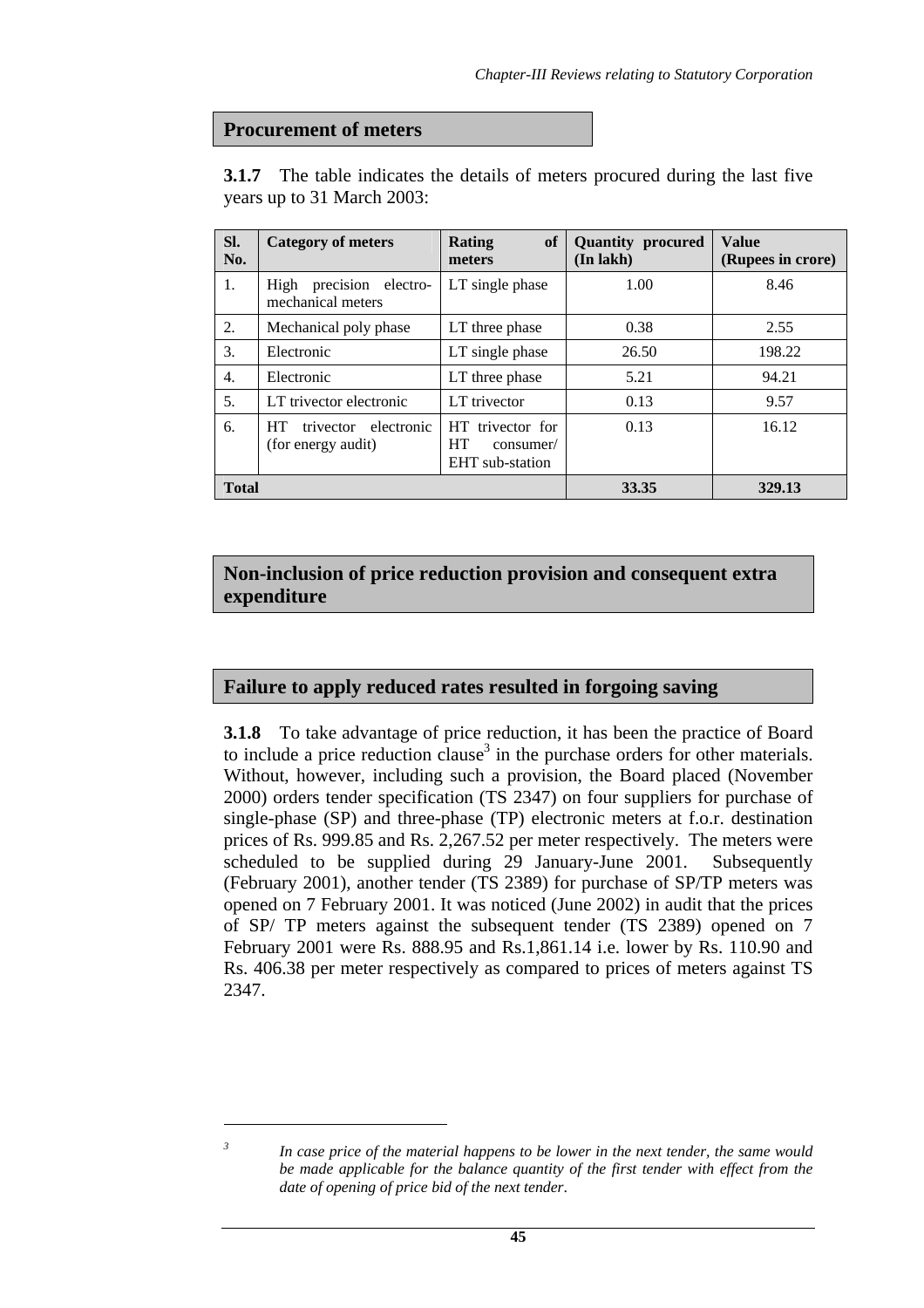**Failure to include price reduction provision resulted in forgoing a saving of Rs.2.17 crore.** 

> $\overline{a}$ *4*

As the price reduction clause was not included in the tender, the Board could not give effect to the reduced price on the quantity of 73,000 SP and 33,500 TP meters supplied during 7 February-31 March 2001. The price reduction was effected only from April 2001. As a result, the Board had to forgo Rs.2.17 crore on meters supplied during this period.

Board replied (September 2003) that looking to the huge future requirement for 100 per cent metering, it was decided to process next tender for procurement in a phased manner. Further, there was no financial loss as the meters were procured at reduced rates within the delivery schedule.

The reply was not tenable as (i) procurement of meters at reduced prices would in no way have hampered 100 per cent metering, (ii) despite the purchase of meters, Board did not achieve 100 per cent metering, and (iii) the price-reduction clause was duly included in the orders for the meters placed in June 2002.

# **Acceptance of unreasonable conditions of suppliers and consequent delay in opening of price bid led to forgoing saving**

**3.1.9** The Board placed (October 2001) a letter of intent on 10 firms to meet assessed requirement of four lakh SP meters (TS 2396) at the  $LI<sup>4</sup>$  rate of Rs.796.90 per meter quoted by Elymer International and Elymer Electrics, both of New Delhi. Another firm, HPL Socomec, Delhi, in response to Board's enquiry during negotiations informed (10 October 2001) the Board of their willingness to supply three lakh SP meters at Rs.756 per meter, as this was the lowest rate in respect of a tender floated by Gujarat State Electricity Board. Other firms viz, HPL Socomec, Delhi, and TTL, New Delhi, also agreed to supply three lakh and 1.60 lakh meters respectively at this rate, Board, however, placed (October 2001) orders on these two firms for only one lakh SP meters each.

Subsequently, Elymer International and Elymer Electrics too agreed (3 November 2001) to supply the meters at the rate of Rs.756 per meter subject to two conditions that (a) at least 2 lakh SP meters should be ordered on each of them and (b) no price reduction would be accepted by them till completion of delivery schedule in January 2002. Without considering the future financial implications of agreeing to such conditions and despite being aware of downward trend in price, Board accepted the conditions imposed by the two firms and also placed, on the same day, orders for two lakh SP meters each on them. Thus, Board procured two lakh SP meters in excess of the number (four lakh) required.

The Board also approved (October 2001) a proposal (TS 2416) for procurement of six lakh SP and 1.40 lakh TP meters. When the price bids of this tender specification (TS 2416) for TP meters were opened on 24

*L1, L2, L3 ….. etc = The first lowest, the second lowest, the third lowest tender, etc*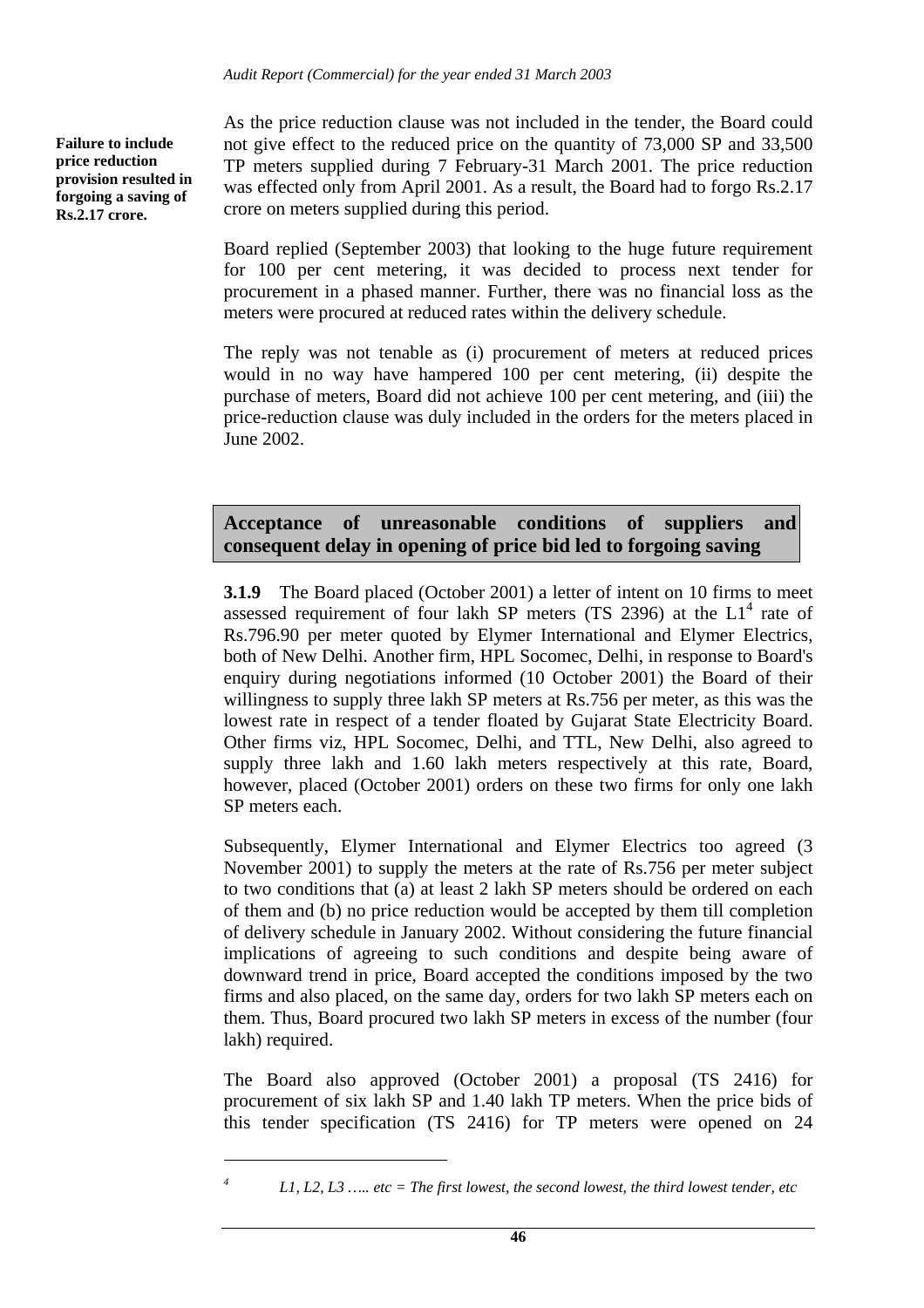November 2001, Board deferred the opening of price bids for SP meters. The revised price bids of SP meters were opened on 15 February 2002 and the lowest price received was Rs.609.30 per meter i.e. lower by Rs.146.70 compared to the earlier rate of Rs.756 per meter.

Board received four lakh SP meters from Elymer International and Elymer Electrics during 24 November 2001 to 15 February 2002 (i.e. dates between the opening of bids for TP and SP meters respectively). Had the Board not accepted the conditions imposed by these two firms for non-reduction of price till January 2002, it could have saved Rs.5.87 crore.

Board replied (September 2003) that the question of calling and opening price bids for SP meter (TS 2416) before January 2002 did not arise. Further, even if the bid had been opened in November 2001, that price could not have been applied as per conditions agreed to by the Board.

The reply was not tenable due to the following reasons:

- $\triangleright$  The Board should not have agreed to the conditions of Elymer, in view of the forthcoming opening of price bids of next tender (TS 2416), and also the decreasing trend in prices of meters.
- $\triangleright$  The indented requirement of four lakh SP meters was being fulfilled by the unconditional post-tender offer of HPL Socomec (for supply of three lakh meters) and TTL, Delhi (for 1.60 lakh meters). Hence, acceptance of conditional offer of Elymer Electric and Elymer International was not in the interest of Board.
- ! Genus Overseas, Jaipur, and EMCO, Thane, had also agreed to supply, unconditionally, meters at the lowest rates. Had orders been placed on these firms for purchase of remaining two lakh meters, Board would have been able to invoke the price reduction clause (TS 2416) on the balance quantity of previous order (TS 2396).
- $\triangleright$  In its own interest, Board should have opened the original price bids for SP meters (TS 2416) to ascertain the magnitude of reduction in the revised price bids (TS 2416), which was not done.

Thus, acceptance of conditions put forth by Elymer Electrics and Elymer International was imprudent and unjustified, and also tantamount to extension of undue benefit to these firms.

# **Failure to enforce reduced price for belated supplies resulted in extra expenditure**

**3.1.10** Board placed (March 2001) orders for purchase of 2.81 lakh TP meters on nine suppliers at Rs. 1861.44 per meter (TS 2389). The delivery was to be completed by July 2001. The Board also opened (November 2001) another proposal (TS 2416) for procurement of an additional 1.40 lakh TP meters.

**Acceptance of conditions put forth by suppliers without assessing financial implications, led to forgoing saving of Rs.5.87 crore.**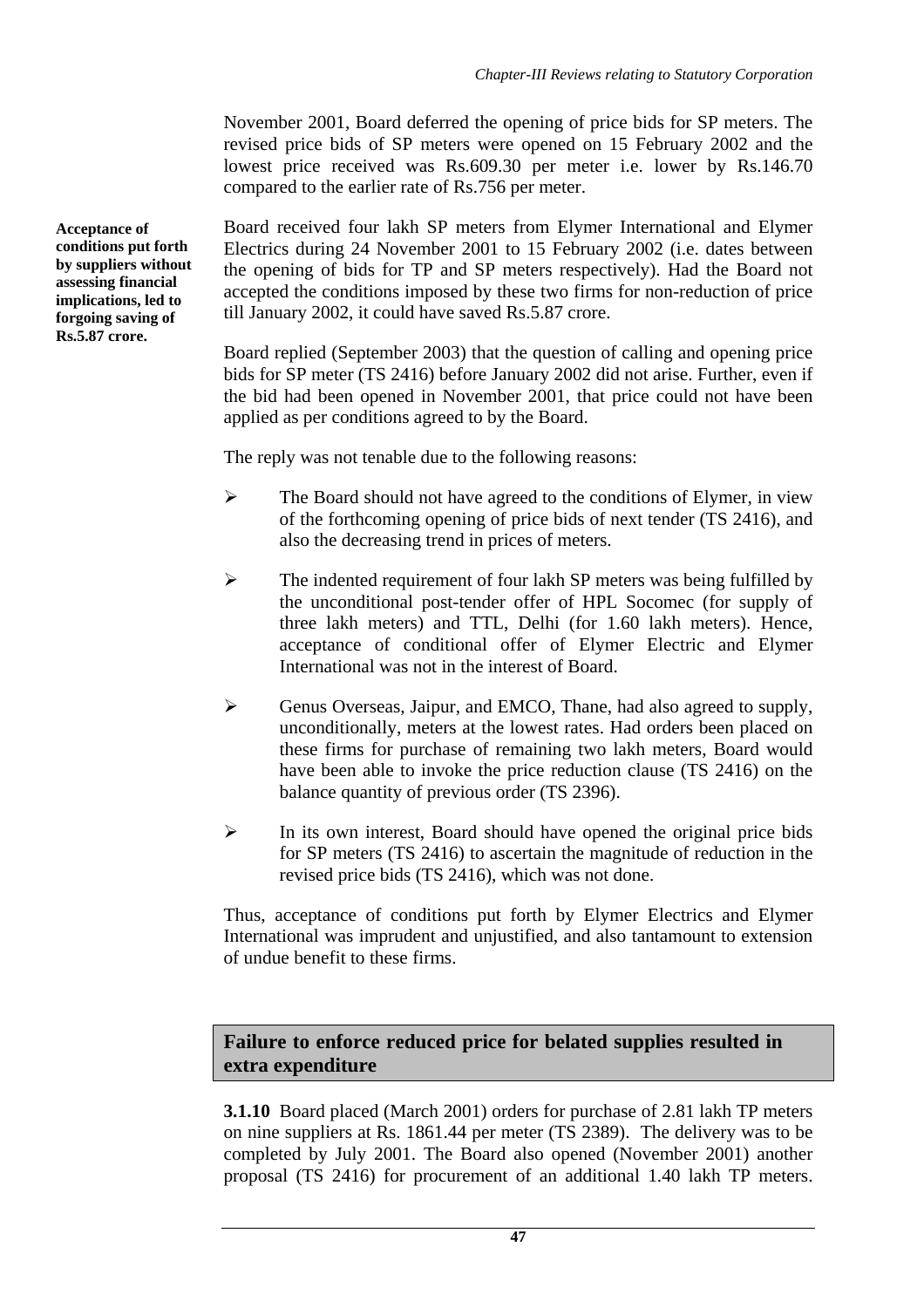The price of TP meters on the bids opened on 24 November 2001 was Rs. 1,609 (i.e. lower by Rs. 252.14 per meter).

**Failure to insist upon reduced price even on belated supplies resulted in extra expenditure of Rs.63 lakh.** 

It was noticed in audit that 1,02,500 out of 2.81 lakh TP meters against TS 2389 were supplied after the scheduled delivery period ending July 2001. Of these 25,000 meters were offered for inspection during 26-29 November 2001 when the reduced price against TS 2416 was known to the Board, on 24 November 2001. Moreover, Chairman ordered (April 2001) that in case meters were offered for inspection, suppliers be asked to accept the reduced price. However, Board did not effect the price reduction on these belated supplies. Failure to the enforce enforce price-reduction resulted in avoidable extra expenditure of Rs.63 lakh.

Board stated (September 2003) that since the date of offer for inspection of 25,000 meters was well before the date of opening of price bids of TS 2416, the question of imposing reduced rate did not arise.

The reply was not tenable as (i) the scheduled delivery period of the order had already expired, and (ii) even the proposed date of inspection was and actual inspections were done after opening of the price bids of TS 2416.

#### **Non-recovery of liquidated damages for belated supply of meters**

**3.1.11** In tune with its decision to replace conventional meters and achieve 100 per cent metering by December 2001, Board opened (January 2001) tenders (TS 2389) and placed (March 2001) orders for supply of five lakh SP and 2.81 lakh TP meters on eight and nine firms respectively, to be completed by July 2001. According to clause 4 of the purchase order, liquidated damages, subject to a maximum of 10 per cent of materials not delivered, was leviable in case of belated supplies.

It was noticed (June 2002) in audit that 55,000 TP meters were supplied in February-March 2002 i.e. seven months after the scheduled delivery period of July 2001. Board did not, however, levy and recover the liquidated damages of  $\text{Rs.88}$  lakh<sup>5</sup> in respect of these meters.

Board replied (September 2003) that imposition of price reduction clause and levy of penalty would not be justified, especially when Board's work was not affected.

The reply was not tenable as (i) the amendment order (December 2001) effecting the reduction of rates did not stipulate any change in the original terms and conditions i.e. for levy of damages on the belated supply, and (ii) the Board had recovered liquidated damages for delayed supply as well as price reduction in purchase of SP meters from India Meters, Chennai, and EMCO, Thane.

 $\overline{a}$ *5*

**Board did not recover liquidated damages of Rs.88 lakh on belated supplies.** 

 *<sup>10</sup> per cent of 55000 meters at Rs.1609 per meter*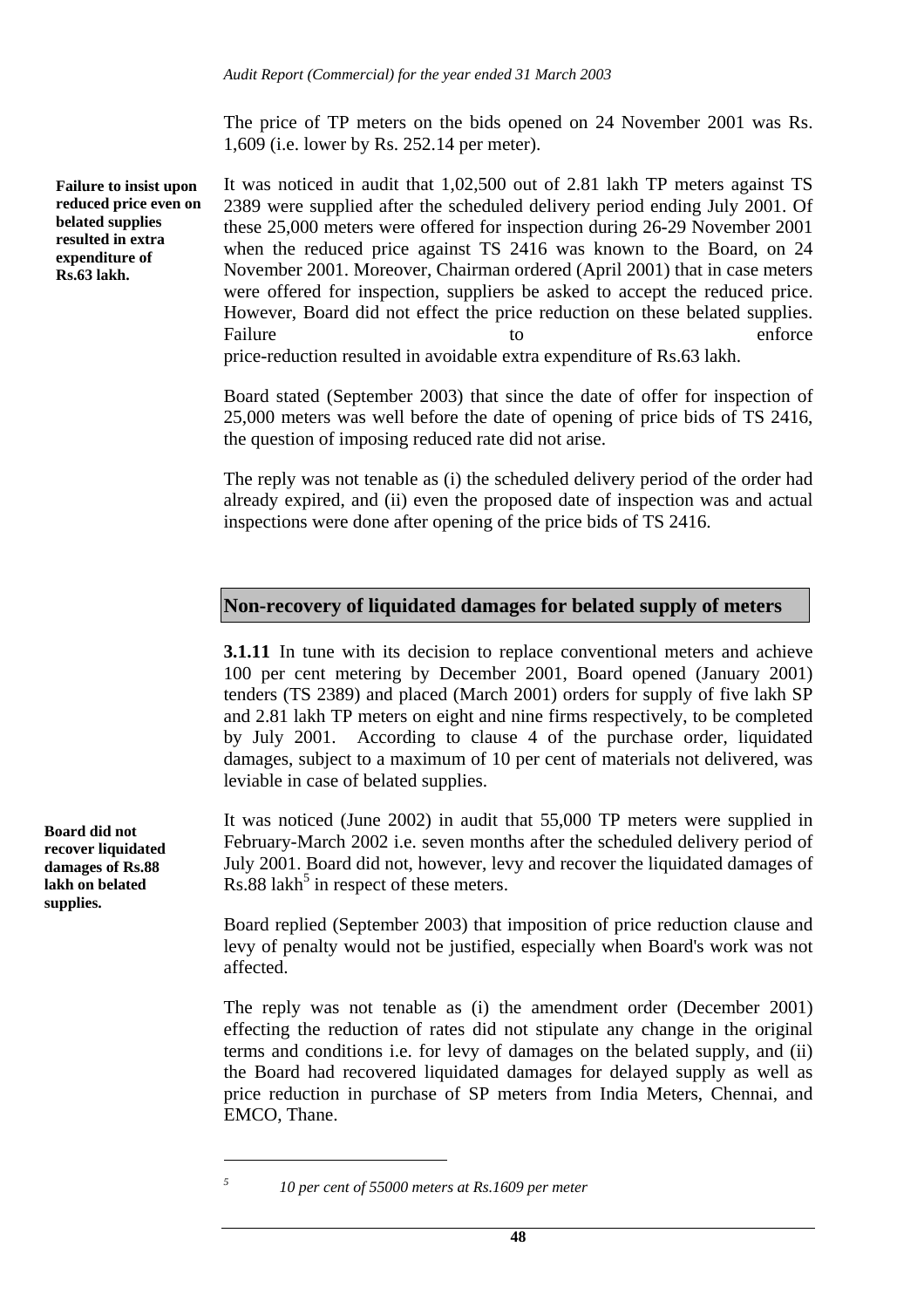# **Delay in opening of tenders and acceptance of offers for inspection of belated supplies**

**3.1.12** In respect of TS 2416, Board placed (December 2001 and March 2002) orders for the supply of SP and TP meters, duly incorporating therein the price reduction clause. The delivery against these orders was to be completed between April and June 2002.

In an obvious bid to avoid invocation of price reduction clause by Board, the tenderers in respect of another tender - TS 2414 (most of them were suppliers against TS 2416 also) requested (13 July 2002) the Board to extend the opening of bids for TS 2414 scheduled for 15 July 2002. Though the Board was aware (September 2001) of declining trend in prices of meters, it acceded (8 July 2002)to the request and deferred the opening of bids to 25 July 2002.

Surprisingly, when the suppliers offered the meters (which should have been delivered by April-June 2002) for inspection between 27 June and 20 July 2002, the Board, instead of postponing acceptance to avail of the benefit, if any, of the price-reduction clause accruing to it, carried out the inspection of the balance quantities immediately on 24 July 2002, a day before the extended date of opening of bids for TS 2414. Even the delivery instructions were issued on 25 July 2002 itself, the day of opening of bids. Thus, when the Board was aware that prices of meters were decreasing in every tender and TS 2414 was to be opened on 25 July 2002, its action to accept the offer of inspection before 25 July 2002 lacked prudence, to say the least, and was also against its financial interests.

The Board accepted 1.95 lakh SP meters and 11,000 TP meters which were offered for inspection after the expiry of delivery schedule.

The Board's deferment of opening of bids by ten days coupled with its failure to defer acceptance of offers of inspection of balance quantities (which were behind schedule and could easily have been rejected by it) was tantamount to extending undue benefit to the suppliers to the extent of Rs.3.63 crore being the price differencial on the balance quantity.

Board replied (September 2003) that since offer of inspections against the orders in respect of the earlier tender ( TS 2416) was received prior to the date of opening of price bids (25 July 2002) of next tender (TS 2414), the question of deferring the acceptance of offer for inspection and imposing reduced rate did not arise.

The reply was not tenable as:

- ! no justification was adduced by the Board for extending date of opening of price bids (TS 2414) by another 10 days from 15 to 25 July 2002 and inspection of meters offered against past tender (TS 2416) during this extended period; and
- **EXECUTE:** TS 2416 included price reduction clause and rates were expected to be lower in TS 2414 as compared to the earlier tender (TS 2416). The

**Undue deferment of opening of bids for next tender and acceptance of offers for inspection of belated supplies led to the Board forgoing savings in expenditure of Rs.3.63 crore.**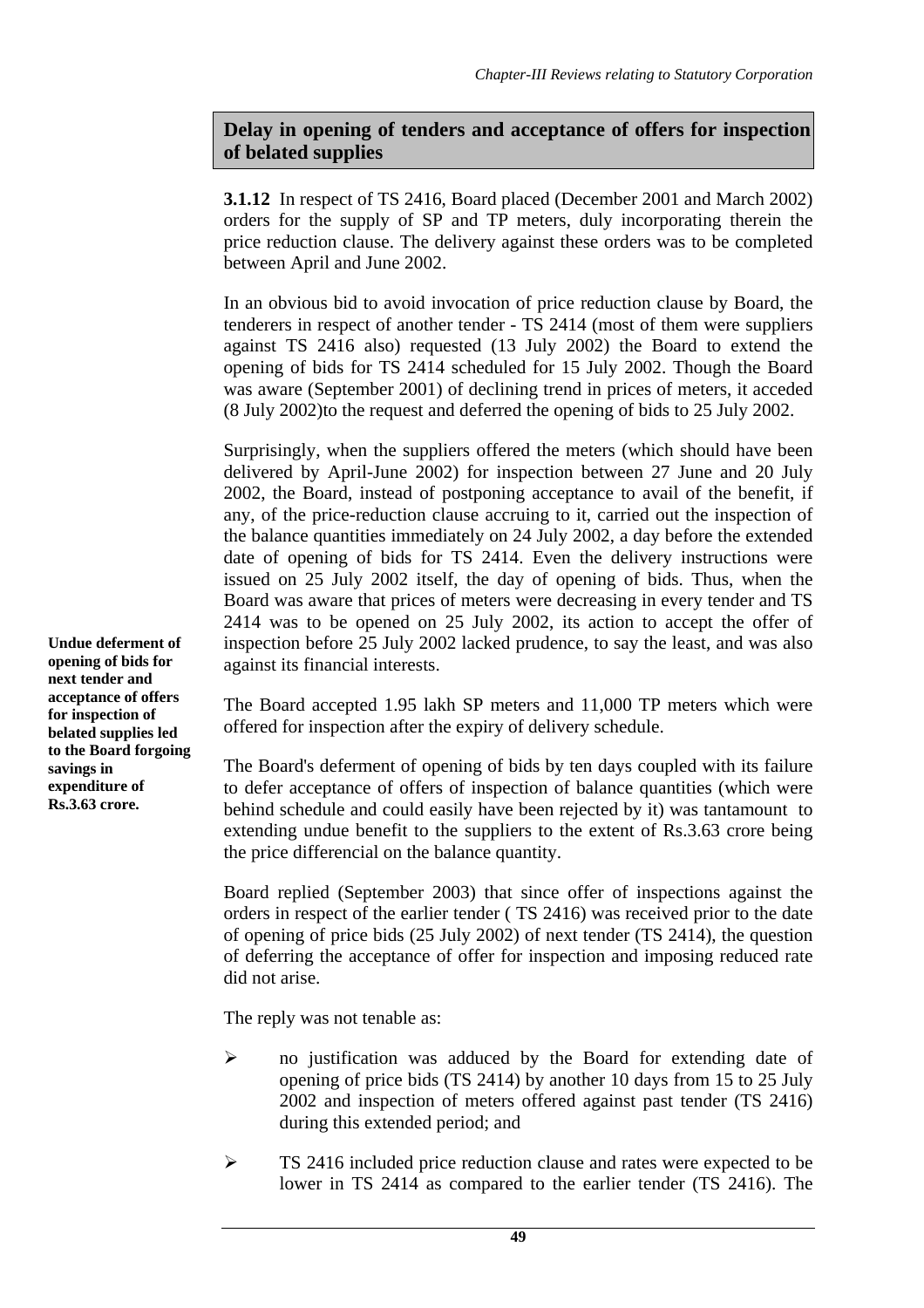offer of inspection of 1.95 lakh SP meters and 11,000 TP meters after the scheduled delivery period was already over should not have been accepted especially as most of the meters (excepting 38,000 SP meters) were offered for inspection even after the Board's decision (8 July 2002) to postpone the opening of bids from 15 to 25 July 2002.

# **Extra expenditure due to procurement of meters based on unrealistic assessment**

**3.1.13** In respect of a proposal for purchase of meters (October 2001) from Chief Engineer (Purchase & Stores), the Member (Finance) opined that as rates of electronic meters were on a decreasing trend in view of ever-reducing costs, Board should procure meters only for three to four months at a time. The reduction in price of meters was also evidenced by the following data:

| <b>Tender specification</b><br>number | Date of opening of<br>tender | Price per meter<br>( <b>Rs.</b> ) | Date of opening of<br>price bids |
|---------------------------------------|------------------------------|-----------------------------------|----------------------------------|
| 2347                                  | 15 April 2000                | 999.85                            | 9 October 2000                   |
| 2389                                  | 24 January 2001              | 888.95                            | 7 February 2001                  |
| 2396                                  | 2 May 2001                   | 756.00                            | 18 September 2001                |
| 2416                                  | 24 November 2001             | 609.30                            | 15 February 2002                 |
| 2414                                  | 23 November 2001             | 669.30 (with box)                 | 25 July 2002                     |

Taking actual installation of meters (during April-September 2001) into account, the average monthly installation worked out to only 93,315 meters. However, the Board placed (March 2002) orders (TS 2416) for supply of six lakh SP meters (at 1.5 lakh meters per month for four months) at Rs.823.40 per meter (inclusive of Rs.214.10 being the cost of box). The supplies were received by March 2002.

Had the Board restricted the purchase to 3,75,000 meters (4 x 93315) to match its installation capacity, it could have procured the balance quantity of 2.25 lakh meters at a lower cost in the subsequent tender (TS 2414) and thereby saved Rs.3.47 crore. Besides, the excess procurement also resulted in blocking of funds entailing loss of interest.

Board replied (September 2003) that prior to the placement of orders, the quantities to be procured were assessed on the basis of targets fixed and not on the basis of pace of installation. The finalisation of tender has to undergo various stages, hence actual orders for TS 2414 could be placed only in October 2002.

The reply was not tenable as (i) looking to the downward trend in prices of meters, orders should have been placed for the minimum requirement matching with pace of installation, (ii) Board's abnormal delay of 11 months from the date of tender in November 2001 to October 2002 in finalising tender TS 2414 could not be construed as a ground for not restricting the minimum

**Board's procurement of meters without regard to pace of installation and downward trend in prices resulted in forgoing savings of Rs.3.47 crore.**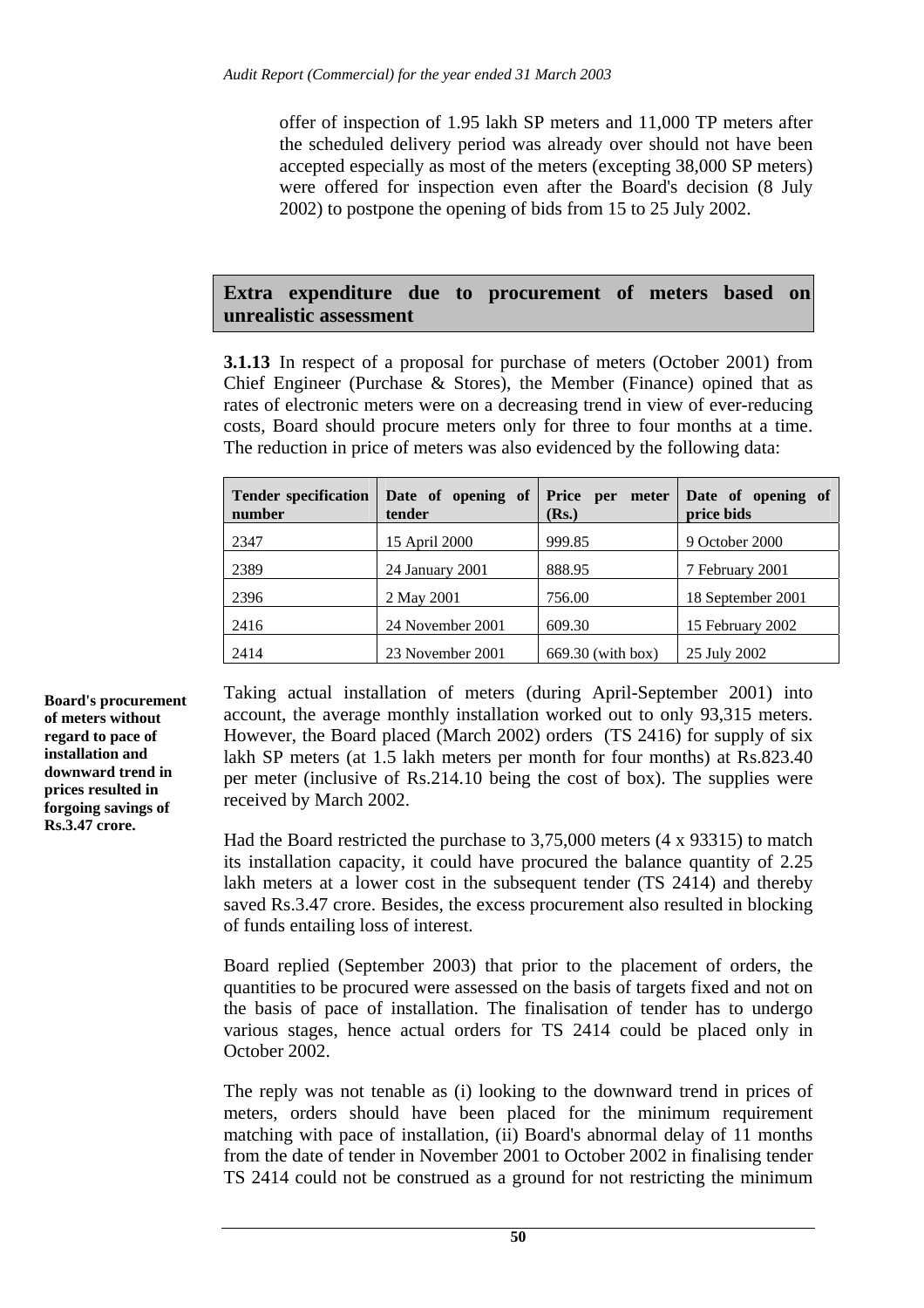requirement in the earlier purchase, and (iii) the actual installation was only 76,530 meters per month during April -September 2002 against the procurement of six lakh meters. The Board also did not specify the exact difficulty in following its Member (Finance)'s advice in its own financial interests.

# **Excess procurement of three-phase meters**

**3.1.14** As on 30 September 2001, the Board had a stock of 28,845 three-phase meters sufficient for two months. During this period, the user-wing of the Board (Executive Director (O & M)) indented monthly requirement of 35,000 TP meters. Orders were accordingly placed (December 2001) for supply of 1.40 lakh TP meters for meeting the requirement of four months on Elymer Electric, New Delhi (90,000 meters), HPL, NewDelhi (30,000) and Genus Overseas, Jaipur (20,000).

After approval of the Board, the Chairman desired that orders for additional 50,000 meters be placed on other two firms (HPL: 30,000 and Genus Overseas: 20,000) due to delayed supplies by Elymer Electric against previous tenders. As Member (Finance) was in favour of placing orders for only 1.40 lakh meters, the order placed in December 2001 was kept in abeyance till ratification by the Board. Without assessing the actual requirement, the Board subsequently (January 2002) placed orders for an enhanced quantity of 1.90 lakh meters (1.40 lakh as originally approved and additional 50,000 as desired by Chairman) at Rs.1,609 per meter.

It was noticed (March 2003) in audit that average installation of TP meters during April-September 2002 was only 11,309 meters per month and as of 30 November 2002, the Board had 1.06 lakh TP meters still to be installed. At this rate, it would take further 9.37 months to exhaust the stock. Thus, the additional procurement of 50,000 meters lacked justification and only resulted in locking up of Rs.8.05 crore $6$ .

While accepting (September 2003) the facts, Board replied that subsequently in the meeting of the Executive Committee of the Board, it was decided to place orders for 1.90 lakh meters to cope up with the target set by State Cabinet.

The reply was not tenable as Cabinet decision should have only prompted the Board to increase the pace of installation and not to purchase quantities in excess of its capacity to instal, and that too at a substantial extra cost. Board did not adduce any justification for not restricting the procurement to 1.40 lakh as decided earlier.

 *50,000 x Rs.1609* 

 $\overline{a}$ *6*

**Excess procurement of meters without assessing the actual requirement, led to locking up of Rs.8.05 crore.**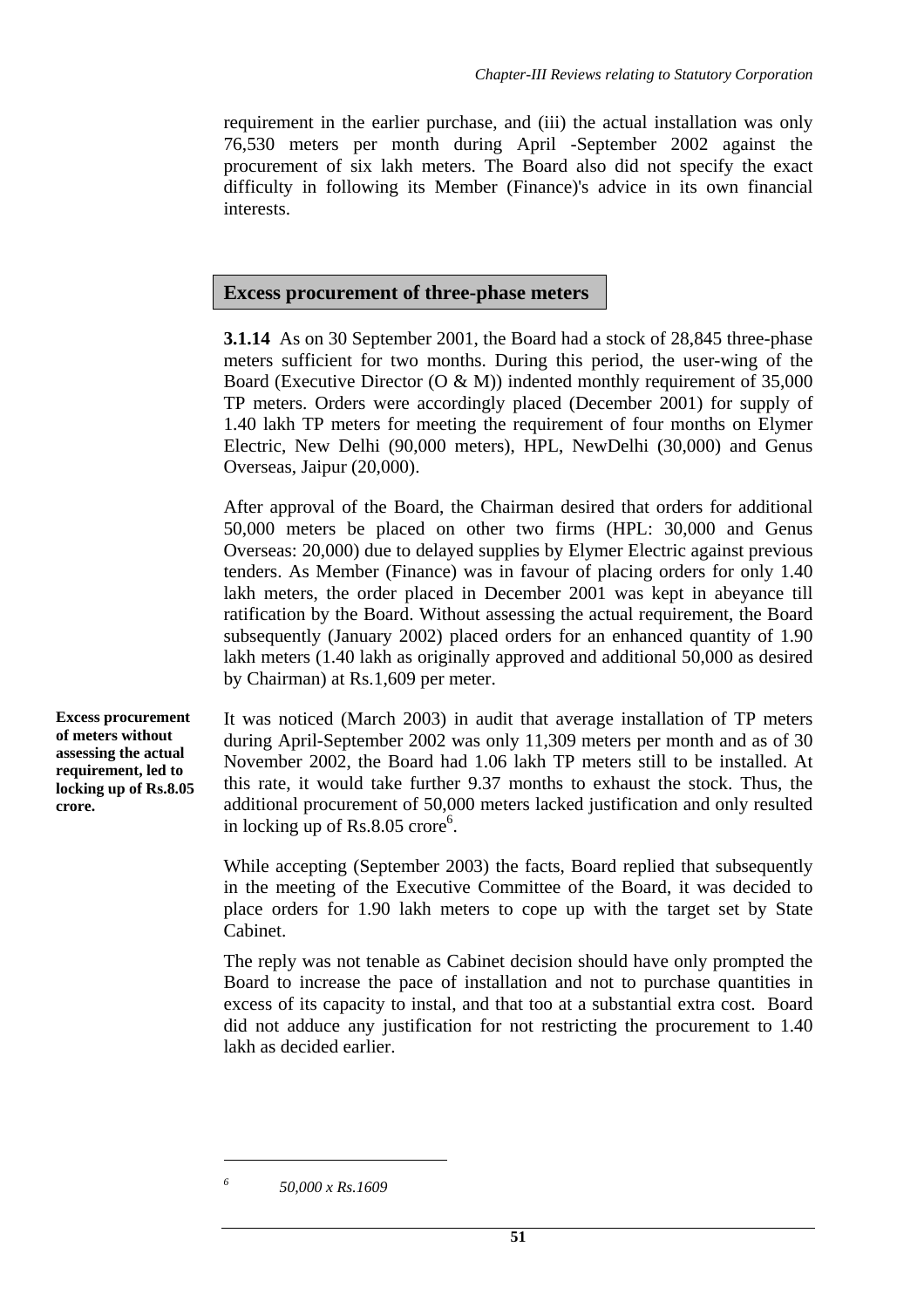#### **Unwarranted purchase of electro-mechanical meters**

**3.1.15** The State Cabinet/Board decided in November 2000 to replace the electro-mechanical meters and also to instal electronic meters to achieve 100 per cent metering. Despite being aware of this, Board placed orders for 70,000, and 30,000 electro-mechanical meters (TS 2337) in September 2000 and January 2001 respectively.

It was noticed (July 2002) in audit that by November 2000, Board had received only 10,000 out of 70,000 electro-mechanical meters ordered (September 2000) and order for 30,000 electro-mechanical meters was placed (January 2001) after Government's approval for procurement of electronic meters. In view of the Board's decision (November 2000) to procure electronic meters alone for achieving the aforementioned objectives and the changed scenario, it should have cancelled orders for at least 90,000 conventional (electro-mechanical) meters (which were received after November 2000). Board's failure to do so resulted in unwarranted procurement of electro-mechanical meters at the cost of Rs.8.77 crore.

Board replied (September 2003) that in the primary stage of installation of electronic meters, it was not advisable to do away with high quality meters which were procured by other SEBs.

The reply was not acceptable as (i) in view of the latest developments in the State, the Board should have procured high quality electronic meters, as was indeed done subsequently, and (ii) the cost of an electronic meter of comparable rating/capacity with additional benefit of more precise recording of consumption, during January 2001 worked out to only Rs.888.95 as against Rs. 974.32 of an electro-mechanical meter. This indicated that the procurement of conventional meters had also resulted in extra expenditure of at least  $Rs.77$  lakh<sup>7</sup>.

# **Unwarranted procurement of conventional meters**

**3.1.16** The Board placed (October 1997) an order on India Meters Limited, Chennai, for procurement of 10,000 SP electro-mechanical meters at Rs.455 (f.o.r. destination, exclusive of ED and taxes) per meter to be delivered by March 1998. The firm did not even commence the supply by this date. In March 2000, the Board issued despatch instructions to the firm for supply of 7507 meters which were not, however, supplied.

Despite being aware of the latest development, the Board, instead of cancelling the purchase order, issued despatch instructions once again in December 2000 for supply of 7507 electro-mechanical meters. This time the firm obliged and delivered the meters in August 2001.

 $\overline{a}$ *7*

**Procurement of conventional meters even after decision to go in for electronic meters rendered the purchase valuing Rs.8.77 crore unwarranted.** 

 *<sup>90,000</sup> x Rs.85.37*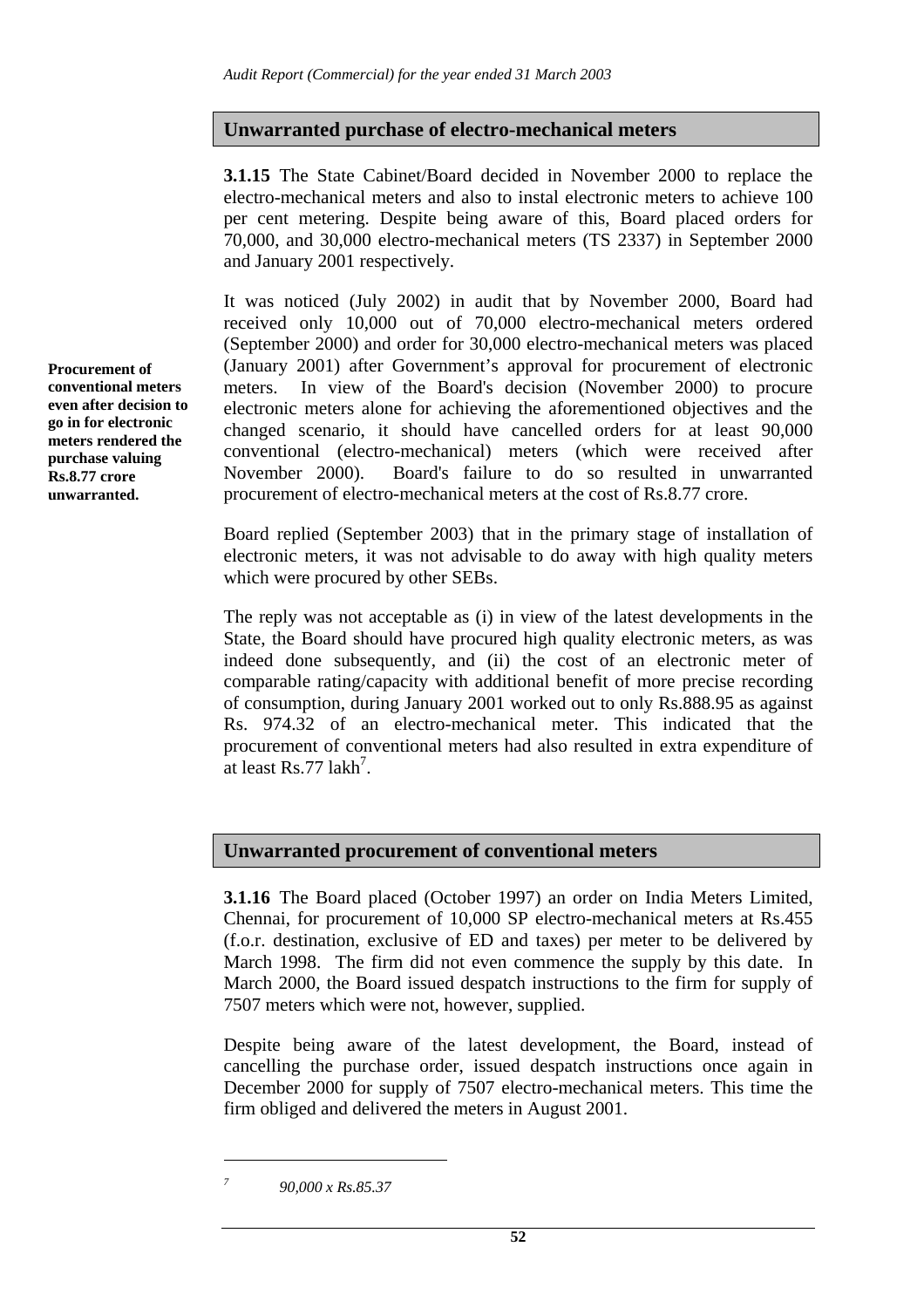**Purchase of conventional meters even after switching over to electronic meters led to purchases worth Rs.41.02 lakh becoming unnecessary.** 

**Failure to ascertain reasonability of prices led to Board finalising orders involving extra cost of Rs.60 lakh.** 

Failure of the Board to cancel the much-delayed supplies especially in view of the Cabinet decision resulted in unwarranted purchase of meters valuing Rs. 41.02 lakh.

Board replied (September 2003) that on formation of Chhattisgarh State Electricity Board, the order meant for Area store, Raipur, was amended as for Jabalpur store in December 2000.

The reply was not tenable as the Board reiterated the earlier despatch in December 2000 when the State of Chhattisgarh had already come into existence.

#### **Failure to ascertain reasonability of prices**

**3.1.17** The Board opened (May 2000) the price bids in respect of TS 2337 and finalised the tenders, without ascertaining the reasonability of price quoted by L1 through other sources like comparable rates obtained by other SEBs, etc. Orders were placed (September 2000 and January 2001) accordingly for one lakh meters on VXL Limited, West Bengal (70,000) and Schlumberger, Indonesia (30,000) at Rs.808 per meter.

Audit scrutiny revealed (March 2003) that (a) other SEBs like KPTC<sup>8</sup> and  $APTC<sup>9</sup>$  during January to May 2000 had procured the same type of meters and paid

Rs.748 per meter to VXL Limited for meters supplied, and (b) the terms and conditions of payment were also similar. Thus, had the Board ascertained the reasonability of prices and finalised tenders accordingly, it could have saved Rs.60 lakh.

Board stated (September 2003) that there was no practice or logic to compare prices obtained by other SEBs for individual tenders and these were collected only for general assessment.

The reply was not tenable as (i) Board did obtain prices from other SEBs which were not apparently considered for evaluation, and (ii) the Board, in its own interest and in the interest of its consumers who would be made to pay for even its avoidable failures, should establish a system of collecting/sharing information from/with its counterparts in other States.

*Karnataka Power Transmission Company Limited.* 

*<sup>9</sup> Andhra Pradesh Transmission Company Limited.*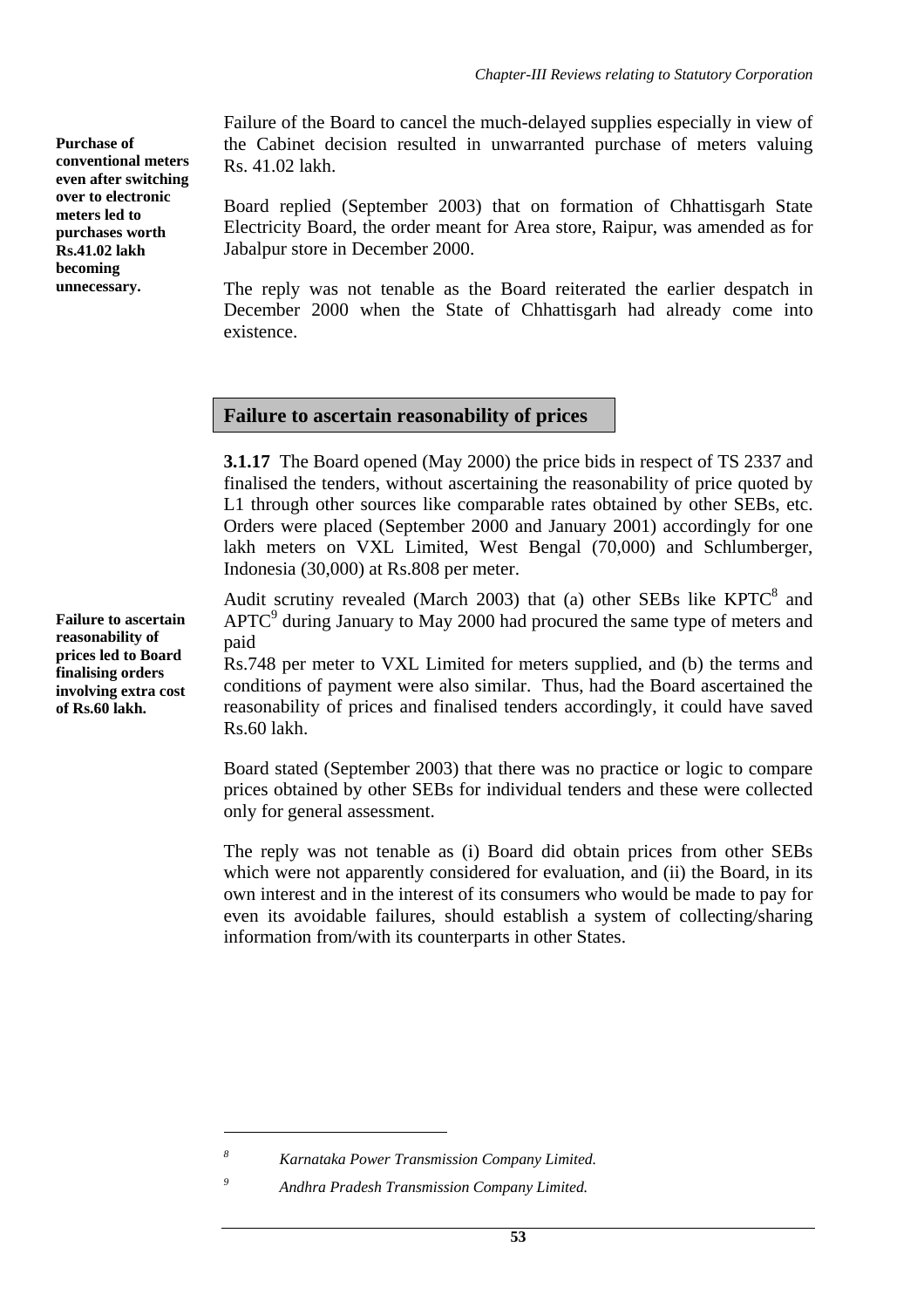# **Premature replacement of electro-mechanical meters with imported components**

**3.1.18** Board placed (October 1997) an order for supply of 70,000 SP high quality electro-mechanical meters (with imported components) on India Meters, Chennai, at Rs. 610 per meter. The guarantee period of these meters was five-and-a-half years. The high quality meters were installed during November 1999 to January 2000.

Without taking into consideration the working condition/ guarantee period of the meters installed, the Board, under a decision of November 2000, replaced these meters by electronic meters during January-June 2001 i.e. after utilising them for less than two years.

Test-check (February and March 2003) in five<sup>10</sup> out of eight<sup>11</sup> Area stores where these meters were received, revealed that the replaced high quality meters were kept along with other discarded meters, with little possibility of differentiation. The premature replacement of the high quality meters even before expiry of the guarantee period resulted in expenditure of Rs.5.15 crore (including duties and taxes) becoming largely unproductive.

Board replied (September 2003) that it was not true that while installation of electronic meters, all these meters were replaced. However, the audit observation would be verified and responsibility fixed for the lapse.

The reply, being general, in nature was not tenable as (i) removal of these costly meters even before expiry of guarantee period was not in the interest of Board, and (ii) no instructions were issued to field staff for their non-removal or for their segregation after removal for early identification.

# **System deficiencies**

In the course of audit, the following deficiencies in the system of procurement, evaluation and placement of orders were noticed:

# **Irregular procurement**

**3.1.19** According to Board's delegation of financial powers, in case tenders were finalised at rates other than the price offered by  $L1^{12}$  and the value of order exceeded rupees one crore, approval of all the members of Board (i.e. the full Board) was to be obtained before placement of orders. It was noticed

 $\overline{a}$ 

**Board replaced high quality meters valuing Rs.5.15 crore even before expiry of guarantee period.** 

*<sup>10</sup> Bhopal, Gwalior, Indore, Jabalpur and Sagar* 

*<sup>11</sup> Barwaha, Raipur and Ujjain* 

*<sup>12</sup> L1= First lowest tender*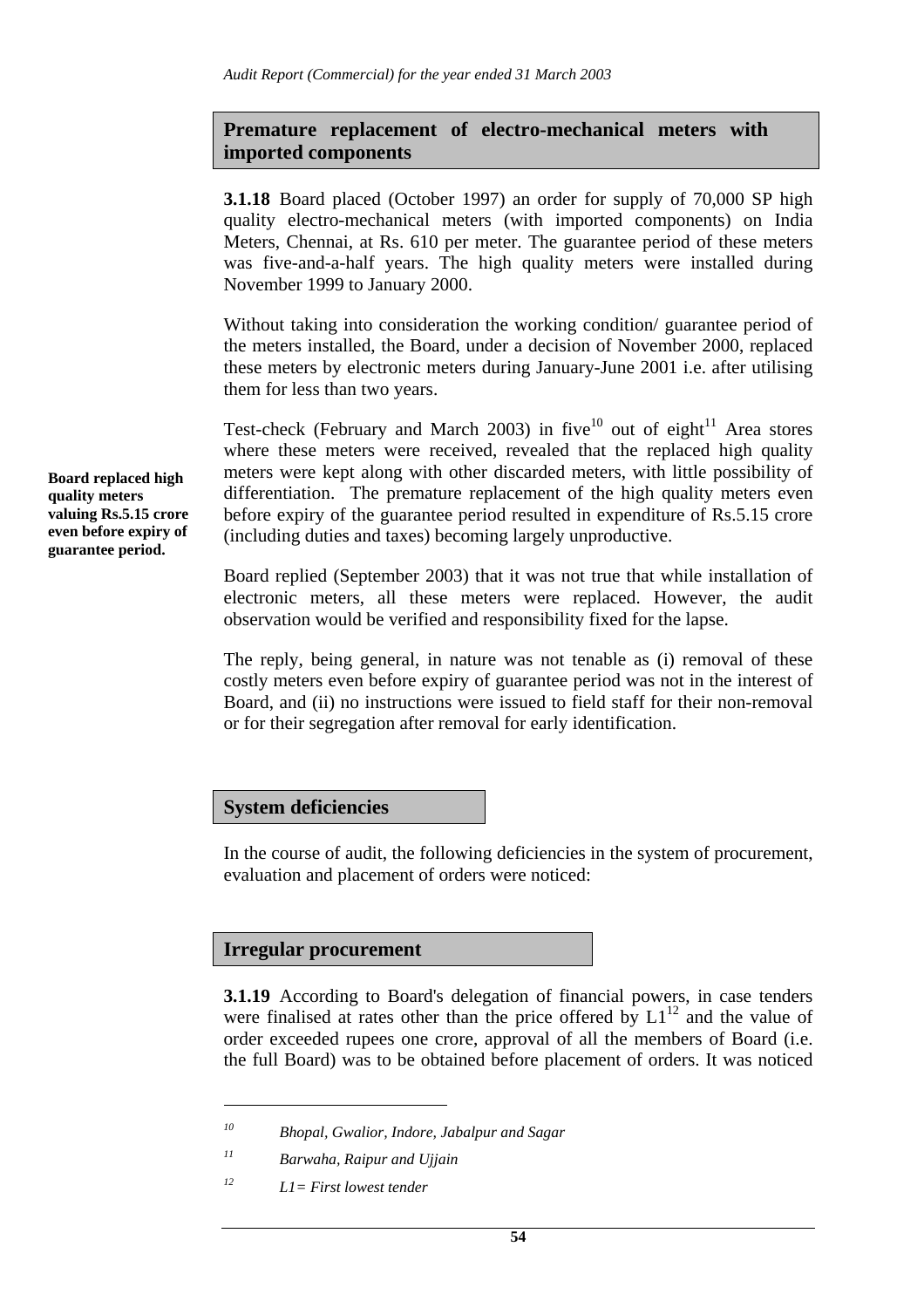(May 2003) that in respect of  $TS<sup>13</sup>$  2239 opened in April 1997, the Board placed orders for supply of 5.48 lakh meters (value: Rs.27.26 crore) on firms other than LI, ranging from Rs.341.54 per meter to Rs.506.46 per meter on a decision (1997) by resident members<sup>14</sup> of the Board alone without indicating the reasons for placing orders on these firms at higher rates.

The decision of resident members was yet to be ratified by the full Board (September 2003).

The purchase of meters at the rates other than L1 also resulted in extra commitment of Rs.3.49 crore to Board.

#### **Non-adherence to purchase procedures**

**3.1.20** During the scrutiny of tenders, it was noticed that orders were placed on some firms which did not satisfy the eligibility criteria fixed by the Board and stipulated in the tender specification, while some others were rejected on the same ground, as detailed below:

#### **TS 2347 and 2389**

One firm TTL, Delhi, was rejected on the ground that it did not satisfy the eligibility criteria of being registered with Power Finance Corporation. Though two firms viz. Elymer Electricals Limited and Elymer International also did not satisfy this criterion, the Board placed orders on them. Board's reply of September 2003 was silent about the audit observation.

#### **TS 2347**

Though documentary evidence in support of satisfactory performance in the past was a pre-requisite, it was not insisted upon in the case of Elymer International. Board stated (September 2003) that the firm was considered as it satisfied all the conditions. The reply was not tenable as the firm did not satisfy the condition relating to evidence in support of satisfactory performance.

*<sup>13</sup> Tender Specification* 

*<sup>14</sup> Chairman, Member (Finance) and the Member concerned are competent to finalise purchase of up to Rs.one crore at a time.*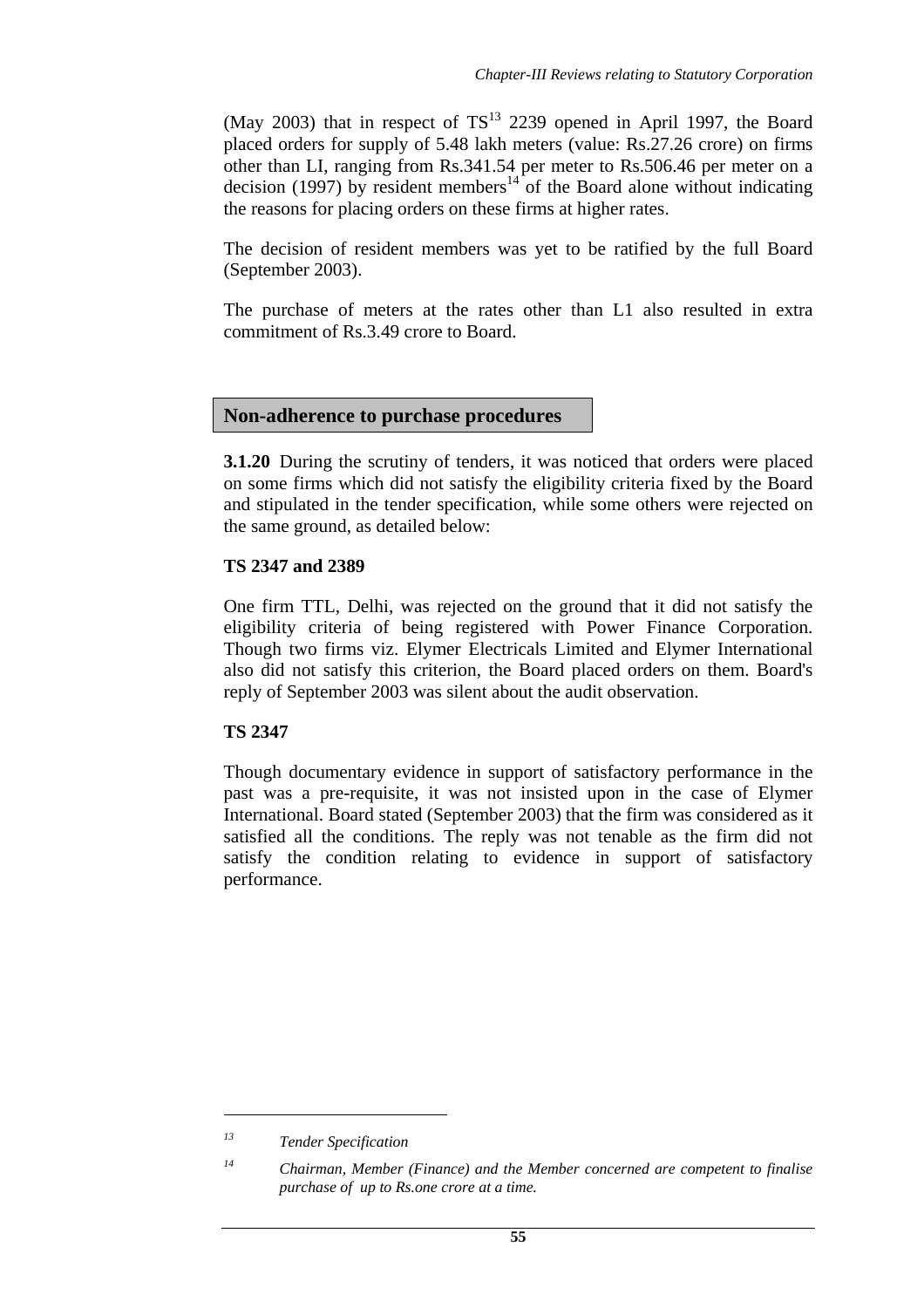# **TS 2414**

Sample testing was to be done at independent laboratory at  $ERDA<sup>15</sup>$ , Vadodra, or CPRI<sup>16</sup>, Bhopal. However, Nakoda Meters, Raigarh, whose meters failed all tests at these laboratories, were allowed by the Board to get the meters tested at  $NPL<sup>17</sup>$  and  $ERTL<sup>18</sup>$ , New Delhi. Board replied (September 2003) that as Nakoda Meters was the only SSI unit in the State, they were given one more opportunity to improve their sample meter. The reply was not tenable as the firm's meters failed in all the tests conducted by IRDA and CPRI and allowing them further opportunities not envisaged in tender specifications was tantamount not only to compromising on quality of meters but also to extending undue favour to get their meters tested at NPL and ERIL on their own request.

# **TS 2347 and 2389**

According to Board's purchase procedures, maximum quantity was to be ordered on L1 and thereafter, if required, on others at the same price. The Board rejected (in respect of TS 2347) the offers of Namtech, Banglore to supply at L1 price but allowed this facility to Genus Overseas, Jaipur, (not L1) for supply of single phase meters.

Similarly offers in respect of TS 2389 from TTL Delhi and India Meters, Banglore, to supply at L1 prices were rejected but Elymer International and Elymer Electricals were allowed relaxation and orders were placed on them.

Board stated (September 2003) that there was no such enumeration in tender specification. Further, as per the works inspection report of Committee formed for this purpose, the firms were awarded ratings based on their quality control. The reply was not tenable as the Committee did not offer any recommendations. The quantity allocations to various suppliers were made arbitrarily without any basis and had no relevance to the Committee's report.

#### **Suppliers' rating card**

 $\overline{a}$ 

**3.1.21** There is no such practice of maintaining suppliers' rating cards in the Board. In the absence of proper system of suppliers' rating, decisions for awarding the contracts were taken on recommendations made by purchasing authority based on their own judgement in respect of suppliers.

*<sup>15</sup> ERDA- Electrical Research and Development Association* 

*<sup>16</sup> CPRI- Central Power Research Institute* 

*<sup>17</sup> NPL- National Physical Laboratory* 

*<sup>18</sup> ERTL- Electrical Regional Test Laboratory*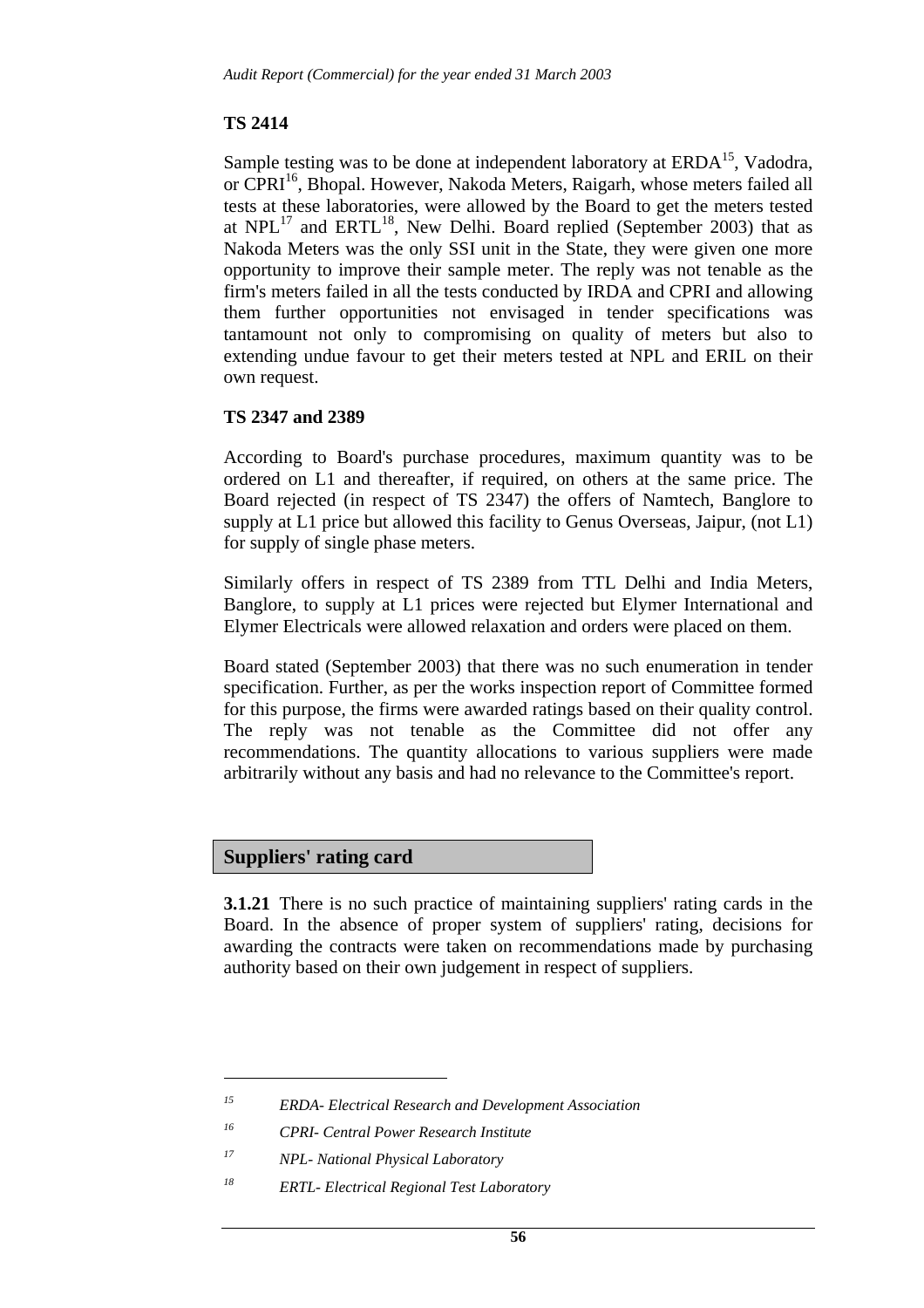# **Performance of meters Failure of meters**

**3.1.22** Madhya Pradesh State Electricity Regulatory Commission (Commission) prescribed (March 2002) norm for failure of meters at two per cent of total meters installed. However, the rate of failure had always been more than this norm during the last five years ended 31 March 2003 as detailed below:

*(Numbers in lakh)* 

| Year                                 | Number of<br>meters installed<br>at the year-end | Number of<br>meters failed<br>during the year | Percentage<br>of failure | <b>Number of failed</b><br>meters in excess<br>of two per cent | Average cost of<br>repair<br>per<br>meter Rs. | <b>Excess</b><br>repair cost<br>(Rs. in lakh) |
|--------------------------------------|--------------------------------------------------|-----------------------------------------------|--------------------------|----------------------------------------------------------------|-----------------------------------------------|-----------------------------------------------|
| 1998-99                              | 44.34                                            | 2.76                                          | 6.22                     | 1.87                                                           | 163                                           | 304.81                                        |
| 1999-2000                            | 43.49                                            | 2.83                                          | 6.51                     | 1.96                                                           | 183                                           | 358.68                                        |
| 2000-2001                            | 35.67                                            | 4.95                                          | 13.87                    | 4.23                                                           | 130                                           | 549.90                                        |
| 2001-2002                            | 40.62                                            | 4.81                                          | 11.84                    | 3.99                                                           | 297                                           | 1,185.03                                      |
| $2002 - 03$ (up to<br>December 2002) | 43.39                                            | 3.50                                          | 8.07                     | 2.63                                                           | 297                                           | 781.11                                        |
|                                      |                                                  | <b>Total</b>                                  |                          |                                                                |                                               | 3.179.53                                      |

Board's failure to exercise greater quality control and effective pre-receipt testing contributed to the abnormally high rate of failure and consequent extra repair cost of Rs.31.80 crore.

While accepting (September 2003) the facts, Board replied that the norm of two per cent was very high for it.

The reply was not tenable as the norms prescribed by the Commission had to be observed.

# **Delay in replacement of stopped/defective meters**

**3.1.23** According to instructions (May 2001) of the Board, stopped/defective (S/D) meters should be replaced within two months of their identification. Audit scrutiny (January 2003) of the records for 1998-2002, however, revealed that:

- $\triangleright$  There were large number of S/D meters awaiting replacement for more than 12 months. The numbers of such meters ranged between 1.45 lakh (26.6 per cent) and 0.57 lakh (42.9 per cent) out of total number of S/D meters at the beginning of the year, during the last four years up to March 2002.
- $\triangleright$  Test-check of records of four<sup>19</sup> regions further revealed that the incidence of non-replacement of S/D meters was alarmingly high in Gwalior region and ranged from 38,134 meters (81 per cent) in 1998- 99 to 61,239

**Failure of meters was much higher than the norm of two per cent fixed by Commission.** 

**Delay in replacing defective meters, besides leading to loss of revenue, also defeated the objective of installing electronic meters.** 

*<sup>19</sup> Bhopal, Gwalior, Jabalpur and Ujjain*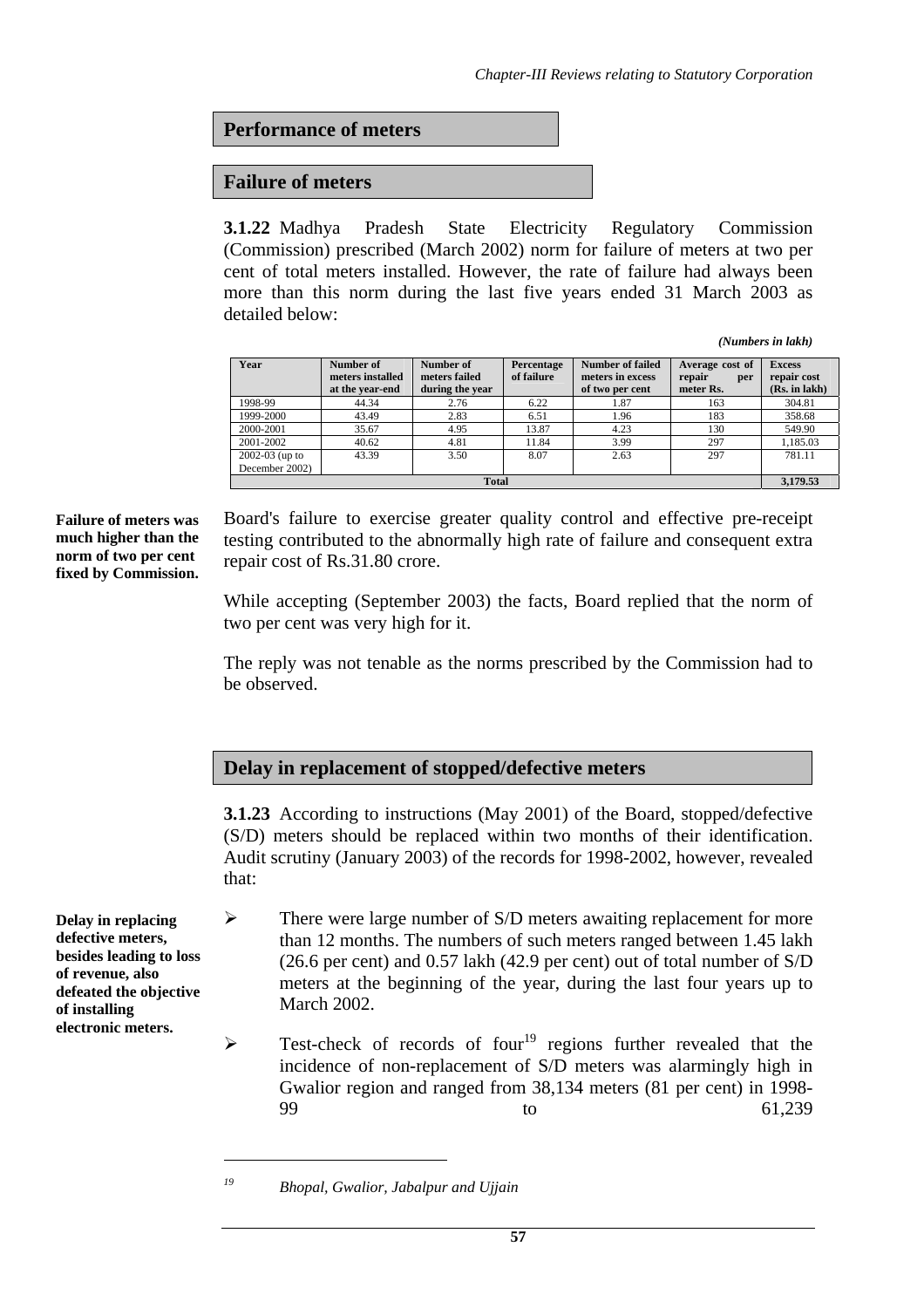(86 per cent) in 2000-01, and in Bhopal from 7530 (40 per cent) in 1998-99 to 16,488 (61 per cent) in 2000-01. In Jabalpur and Ujjain, too, the default ranged from 28 to 49 per cent, and 26 to 62 per cent respectively.

Non-replacement of these meters within prescribed time schedule resulted in possible loss of revenue due to adoption of average billing, unauthorised use of energy, etc. Besides, this also defeated the objective of installing electronic meters to record accurate consumption.

While accepting the facts, Board stated (September 2003) that the programme of installing electronic meters on a large scale led to delay in replacement of defective meters, and the position would be improved upon.

#### **Repair of meters -- delay in testing of removed meters**

**3.1.24** Consequent on Board's policy of procuring only electronic meters, it had directed (May 2001) all Regional Chief Engineers that old mechanical meters removed from the service be re-tested, calibrated and strapped up at its meter testing laboratories. It was expected that in that process, 80 to 90 per cent of the meters could be re-used.

Audit scrutiny (February 2003) revealed that the Board was yet to get 16.98 lakh meters tested as of 31 July 2002 as indicated below:

|                   | (Numbers in lakh)                      |       |
|-------------------|----------------------------------------|-------|
| (i)               | Number of conventional meters removed  | 20.15 |
| (ii)              | Meters lying in field offices          | 11.52 |
| (111)             | Meters received by Area stores         | 8.63  |
| (iv)              | Meters tested                          | 3.17  |
| (v)               | Meters found good                      | 1.92  |
| (v <sub>1</sub> ) | Meters to be tested $(iii)+(iii)-(iv)$ | 16.98 |

Delays in (a) ensuring despatch of released meters from field to Area stores, and (b) testing even the meters received at Area stores, resulted in nonidentification of the still-useful meters, besides adversely affecting their usability by passage of time.

While accepting the facts, Board stated (September 2003) that all-out efforts were being made to test the maximum number of meters.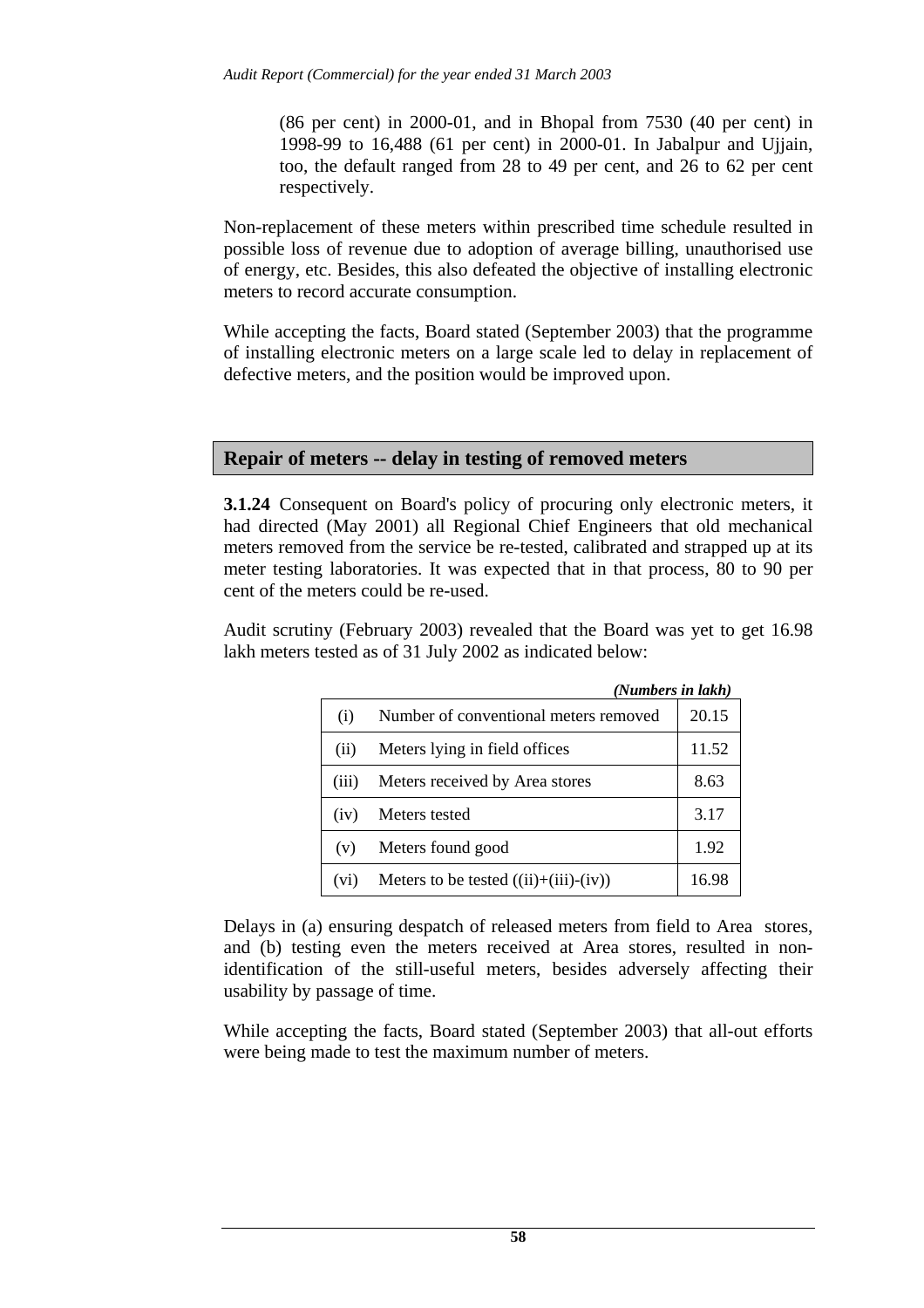#### **Energy audit**

**3.1.25** Energy audit aims at accounting for energy received and sent out at each stage of power system to determine separately the technical losses (occurring due to inherent characteristics of conductors and equipments used in the system) and commercial losses (occurring due to pilferage of energy, defective meters, meter-reading errors and un-metered supply of energy and energy not accounted for), as also at determining the extent of such losses at each stage/location.

According to the Memorandum of Understanding (May 2000) between Government of India, Ministry of Power, and Government of Madhya Pradesh, energy audit was one of the reforms programmes in the Power Sector. To reduce system losses, energy audit was taken up at all levels including the sub-stations up to 33/11 KV level. This included metering of all supplies by December 2001.

The metering points for energy audit were as follows:-

|     |                                              | 10,421 |
|-----|----------------------------------------------|--------|
| (b) | 11 KV metering equipment and meters          | 5,391  |
| (a) | 33/11 KV, 3 KV metering equipment and meters | 2,634  |
| 2.  | Sub-transmission sub –stations               |        |
|     | EHV sub-stations                             | 2,396  |

Energy meters in EHV sub-stations on all 2396 metering points have already been installed. In case of sub-transmission 33/11 KV sub-stations and feeders, these meters had been installed in over 98 per cent locations. Thus, most of the energy meters had already been installed by March 2003 for recording the energy input. At present, the energy input to an area is worked out based on recordings by the energy meters installed at various locations, which are compared with energy billed during for the same period based on R-15 documents (Revenue document) of the Board and the difference is treated as energy loss.

Central Electricity Authority (CEA) has prescribed the norm for energy losses at 15 per cent.

The table given below lists the areas where the energy loss (in percentage) exceeded even 50 per cent during energy audit as recorded:-

|                                           | <b>Month/percentage of loss</b> |                         |               |               |             |               |  |  |
|-------------------------------------------|---------------------------------|-------------------------|---------------|---------------|-------------|---------------|--|--|
| Name of Division/<br><b>Circle/Region</b> | <b>January</b><br>2002          | <b>February</b><br>2002 | March<br>2002 | April<br>2002 | May<br>2002 | June.<br>2002 |  |  |
| Gwalior (City Circle)                     | 70.34                           | 69.23                   | 65.68         | 78.02         | 74.25       | 77.38         |  |  |
| <b>Bhopal</b> (City Circle)               | 60.83                           | 51.48                   | 54.01         | 60.95         | 54.96       | 56.86         |  |  |
| Bina (O&M Division)                       | 63.88                           |                         |               | 54.93         | 60.58       | 60.47         |  |  |
| Chhattarpur (O&M Division)                | 58.06                           | 51.60                   | 53.22         | 60.06         | 66.32       | 56.99         |  |  |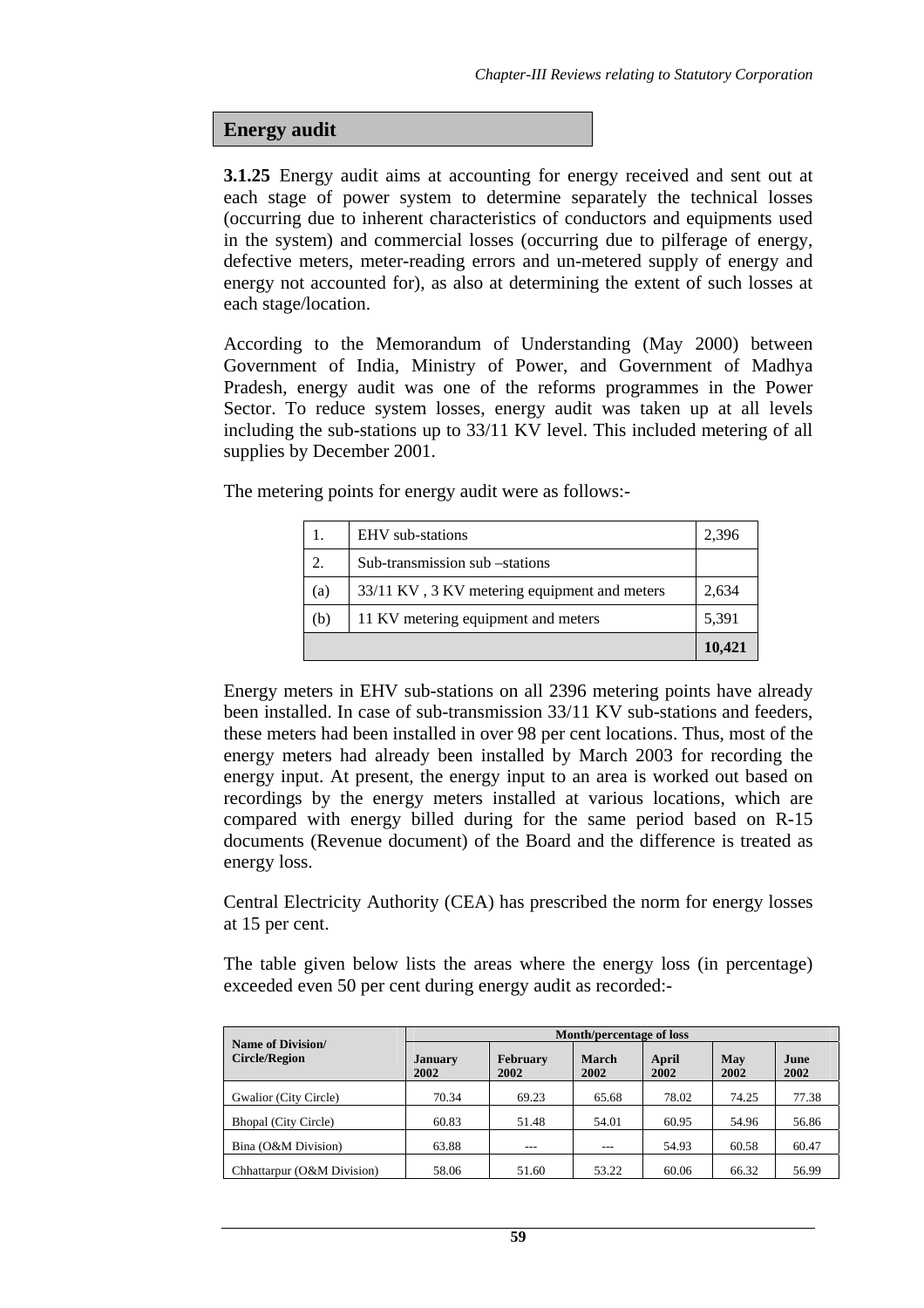| Prithivipur (O&M Division)            | 59.83 | 56.71 | 62.54   | 70.01 | 63.88 | 63.69 |
|---------------------------------------|-------|-------|---------|-------|-------|-------|
| Tikamgarh (O&M Division)              | 57.97 | 55.91 | 63.86   | 61.17 | 54.05 | 57.66 |
| Rewa (North) (O&M Division)           | 54.16 | 57.61 | 61.18   | 62.25 | --    |       |
| Rewa (South) (O&M Division)           | 57.76 | --    | 61.07   | 62.06 | --    | 63.44 |
| Maihar (O&M Division)                 | 53.34 |       | $- - -$ | --    | --    |       |
| Anooppur (O&M Division)               | 56.05 |       | 69.33   | 55.71 | --    |       |
| (North)<br>(O&M<br>Damoh<br>Division) | 39.08 |       |         | --    | 76.23 | 74.63 |
| Damoh (South) (O&M Division)          | 36.06 |       |         |       | 51.39 | 59.18 |

It was also evident that during January-June 2002, energy loss in Bhopal circle ranged from 51.48 to 60.95 per cent and that in Gwalior circle from 65.68 to 78.02 per cent. Test-check of records of O&M divisions under East Zone, however, revealed that the percentage of theft in all the ten O&M divisions ranged from 36.06 to 76.23 per cent. Further, in Indore region, prior to installation of electronic meters during 1998-2001, energy loss was 10.17 to 18.10 per cent but after installation of new electronic meters, it had gone up to 33.37 per cent in 2001-02 and 31.24 per cent in 2002-03 (up to December 2002).

Before implementing the reforms programme involving procurement/installation of energy meters, the Board had not identified the following :

- $\blacktriangleright$  Metering of un-metered consumers (during 2001-02, 21.08 lakh out of 64 lakh consumers were un-metered consumers).
- $\triangleright$  Replacement of stopped/defective meters.
- $\triangleright$  Controlling increased theft of power.
- $\triangleright$  Replacement/renovation of service lines and fixing of terminal covers and sealing thereof. Even after installation of 90-95 per cent new electronic meters, terminal sealing was yet to be provided in the network.
- $\triangleright$  Upgradation of sub-transmission and distribution network.
- $\triangleright$  Checking of connections by field officers as per norms fixed by the Board.

# **Conclusion**

Assessment and procurement of meters was not commensurate with objective of 100 per cent metering, 'Price reduction clause' was not included by Board in some tenders to avail of benefit of falling prices, and thereby opportunity to achieve savings in expenditure was lost. Excess quantity of meters than the Board's capacity to instal was procured leading to locking up of scarce funds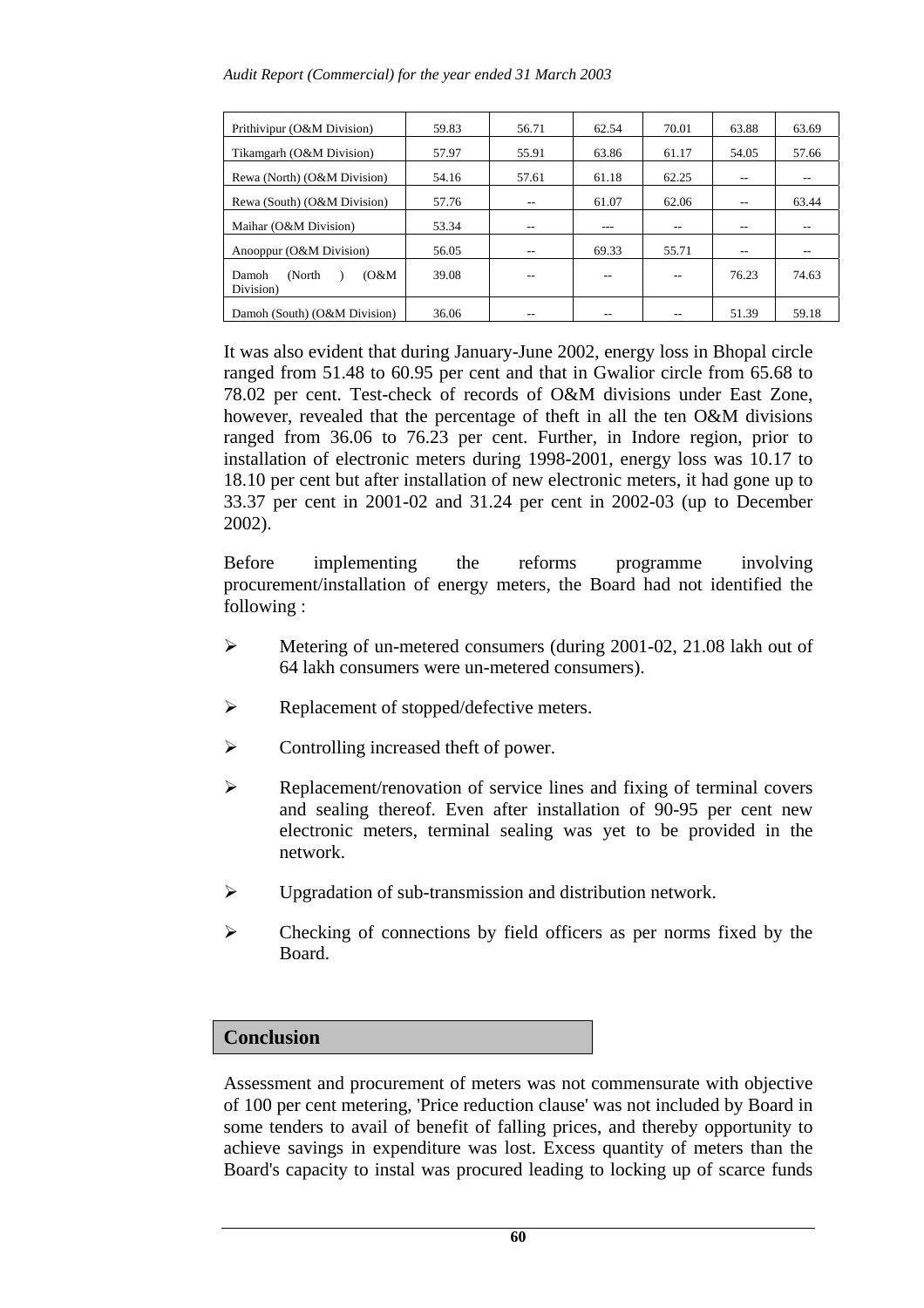and consequent loss of interest. In the process of 100 per cent metering, high quality electro-mechanical meters were removed prematurely rendering the investment on them largely unproductive. Moreover, there were delays in removing and repairing stopped/defective meters resulting in potential loss of revenue to the Board.

Therefore, concerted efforts are required to be taken to streamline the system of procuring meters and also for timely replacement/repair of defective meters with a view to improving the Board's revenues and thereby achieving the main objective of 100 per cent metering.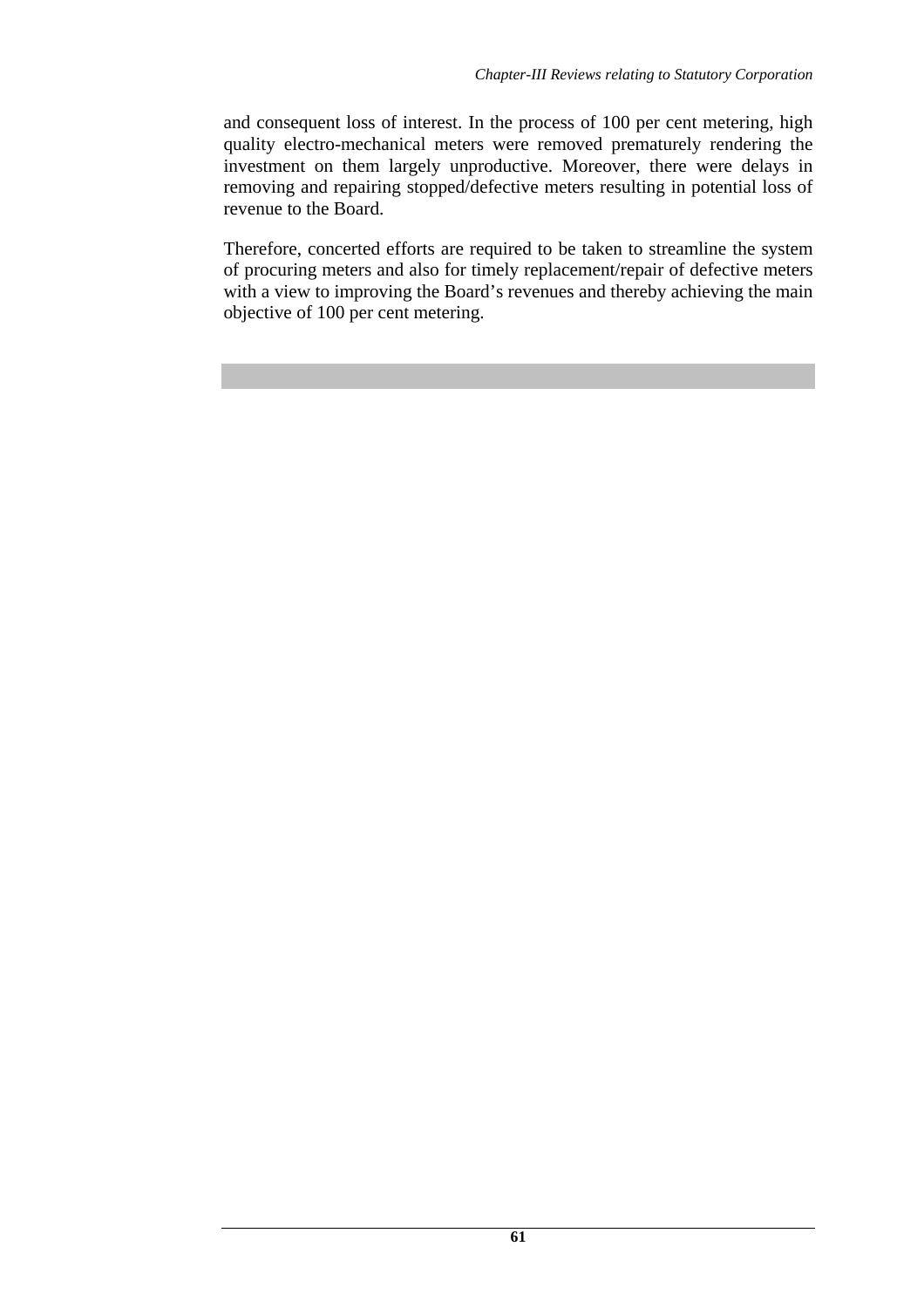# **Operational performance and maintenance of Sanjay Gandhi Thermal Power Station, Birsinghpur**

# **Highlights**

*Sanjay Gandhi Thermal Power Station (Station) Birsinghpur of Madhya Pradesh State Electricity Board has an installed capacity of 4x210 MW. Its Power House I was commissioned in March 1993 (Unit I) and March 1994 (Unit II) at a cost of Rs.830 crore and the Power House II in February 1999 (Unit III) and November 1999 (Unit IV) at a cost of Rs.980 crore.* 

The actual generation of power during 1998-2003 ranged between 69.4 and 85.6 per cent , (Power House I) and 82.1 and 86.9 per cent (Power House II) of the possible generation. Even in comparison with the Central Electricity Authority norm of 80 per cent plant load factor, there was loss of generation of 3792.54 million units with consequential potential loss of revenue of Rs.758.51 crore.

# *(Paragraph 3.2.4)*

Low thermal efficiency of the two Power Houses resulted in excess consumption of 64.12 lakh million kcal and 42.69 lakh million kcal of heat respectively involving extra expenditure of Rs.199.48 crore.

# *(Paragraph 3.2.6)*

Taking average calorific value of coal for respective years into account, Power House I and II consumed excess coal valuing Rs.27.36 crore during 1998- 2003.

# *(Paragraph 3.2.9)*

Due to non-finalisation of fuel supply agreement with South Eastern Coalfields Limited, the Station incurred avoidable expenditure of Rs.35.64 crore on grade difference in coal supplied.

# *(Paragraph 3.2.10)*

During 1998-2003 the Station consumed 15090.387 KL oil in excess of prescribed norm resulting in extra expenditure of Rs.37.73 crore.

# *(Paragraph 3.2.13)*

Coal handling plant constructed in January 2000 at a cost of Rs.42 crore could not be utilised so far (March 2003).

# *(Paragraph 3.2.14)*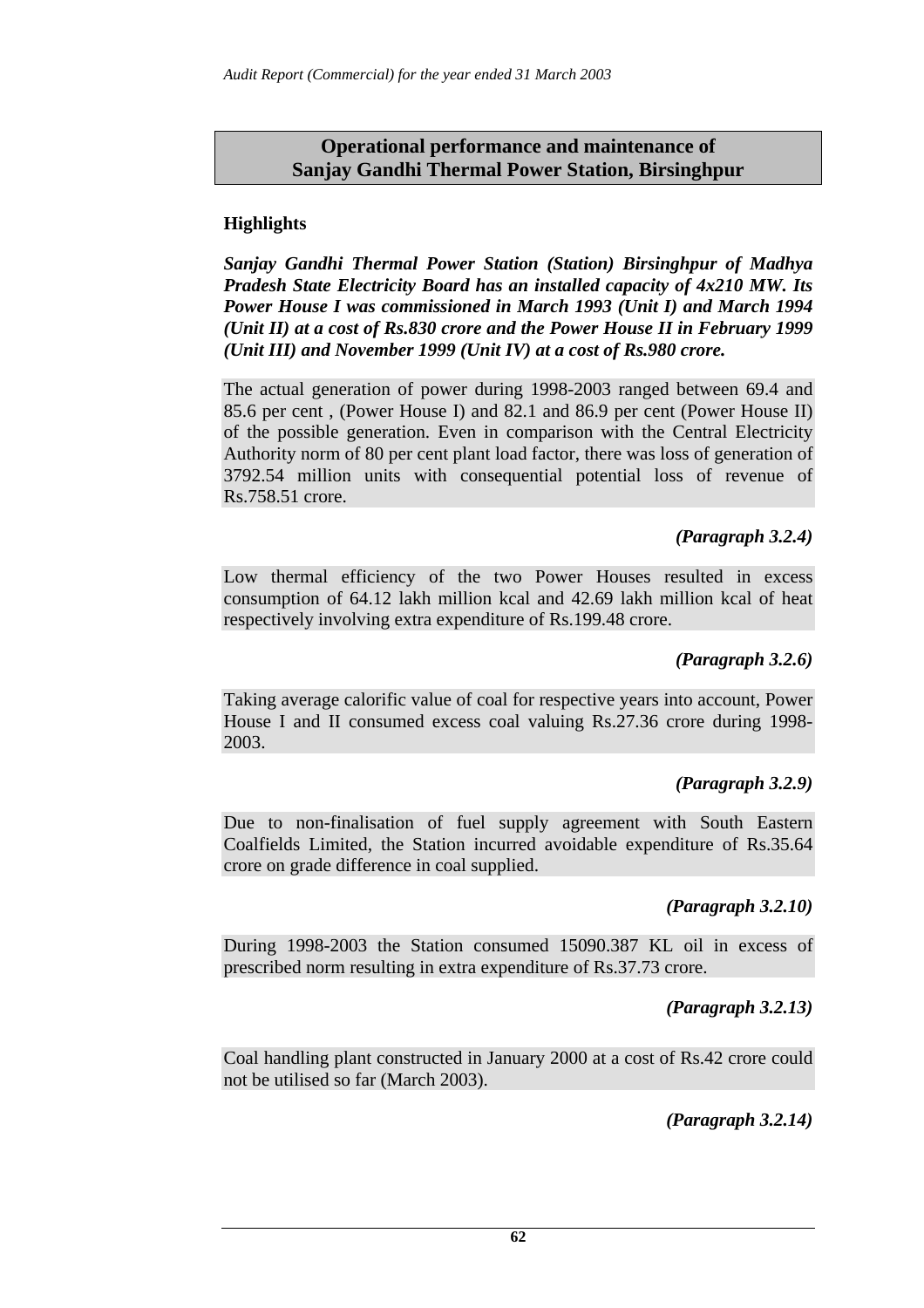Station's failure to develop alternative source coupled with its placing order for maintenance for five years at a stretch without ascertaining reasonability of rates resulted in avoidable extra expenditure of Rs.2.63 crore.

*(Paragraph 3.2.19)* 

# **Introduction**

**3.2.1** The Sanjay Gandhi Thermal Power Station (Station), Birsinghpur (district Umariya), of the Madhya Pradesh State Electricity Board (Board) has an installed capacity of 4 x 210 mega watt (MW). The project report of Power House-I (PH I) was approved by the Central Electricity Authority (CEA) in October 1979 and Planning Commission in July 1980 at an estimated cost of Rs.200.32 crore

(2x210 MW). The Power House was commissioned in March 1993 (Unit-I) and March 1994 (Unit-II) at a cost of Rs.830 crore.

Power House-II (PH II), sanctioned by the Planning Commission in March 1989 at an estimated cost of Rs.493.00 crore (2x210), was completed in February 1999 (Unit-III) and November 1999 (Unit-IV) at a cost Rs.980.00 crore (2x210).

# **Organisational set up**

**3.2.2** The Chief Engineer, who is accountable to the Board, through Member (Generation) is the overall in charge of the Station, assisted by other engineering and accounts staff.

# **Scope of Audit**

**3.2.3** The present review conducted during November 2002 to April 2003, covers operational performance of the Station for the last five years up to 31 March 2003. The audit findings as a result of test-check of records of the Chief Engineer and operational, maintenance and service divisions, were sent to Government/Board on 29 July 2003 with the request to attend  $ARCPSE^{20}$ meeting so that the view point of Government/Board was taken into account before finalizing the review. The meeting was held on 26 August 2003. Government was represented by the Secretary, Energy Department, and the Board by Member (Generation) and Executive Director (Operation & Maintenance). The review was finalised after considering the views of the

*<sup>20</sup> Audit Review Committee for State Public Sector Enterprises.*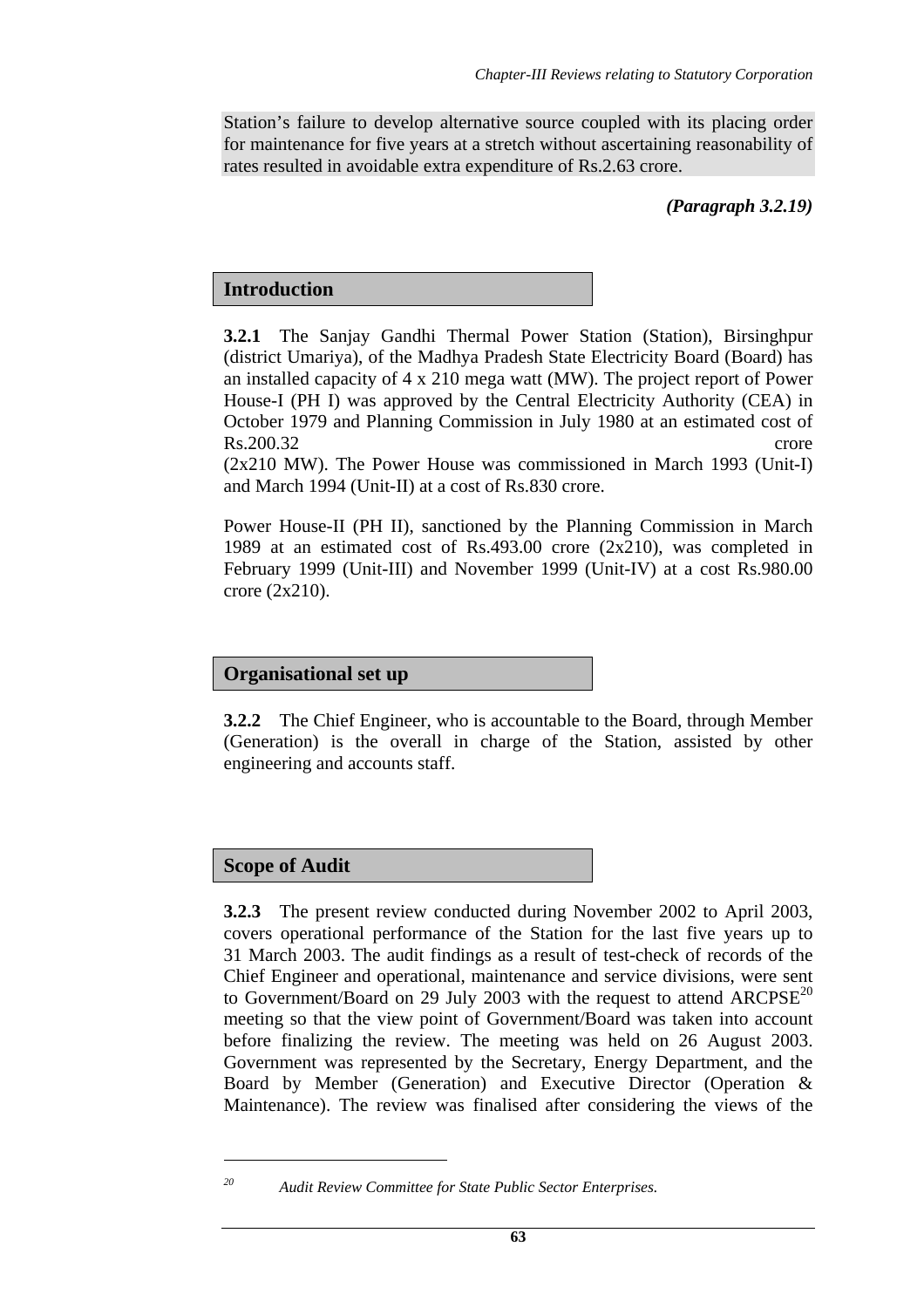Government and the Board. The results are set forth in the succeeding paragraphs.

#### **Operational performance**

#### **Generation**

**3.2.4** Based on the installed capacity, actual running hours etc. the performance of the Station (PH I  $&$  II) for five years ended 2002-03 is tabulated below:

| SI.<br>No.       | <b>Particulars</b>                                                               | 1998-99        | 1999-<br>2000-01<br>2001-02<br>2002-03<br>2000 |                |         |                 |                 |                 |                |
|------------------|----------------------------------------------------------------------------------|----------------|------------------------------------------------|----------------|---------|-----------------|-----------------|-----------------|----------------|
|                  |                                                                                  | PH-I           | PH-I                                           | PH-I           | PH-II   | PH-I            | PH-II           | PH-I            | PH-II          |
| 1.               | Installed capacity<br>(MW)                                                       | 210x2          | 210x2                                          | 210x2          | 210x2   | 210x2           | 210x2           | 210x2           | 210x2          |
| $\overline{2}$ . | <b>Total hours</b><br>available in a year                                        | 17520          | 17568                                          | 17520          | 17520   | 17520           | 17520           | 17520           | 17520          |
| 3.               | Generating capacity<br>$(MUs)^{21}$                                              | 3679.20        | 3679.20                                        | 3679.20        | 3679.20 | 3679.20         | 3679.20         | 3679.20         | 3679.20        |
| 4.               | Actual running<br>hours                                                          | 14017          | 13408                                          | 13533          | 15685   | 11374           | 14499           | 14499           | 16957          |
| 5.               | Possible generation<br>w.r.t. hours actually<br>run (MUs)                        | 2943.57        | 2815.68                                        | 2841.93        | 3293.85 | 2388.54         | 3044.79         | 3044.79         | 3560.97        |
| 6.               | Actual generation<br>(MUs)                                                       | 2518.14        | 2308.14                                        | 2063.33        | 2860.88 | 1656.58         | 2558.51         | 2302.96         | 2924.90        |
| 7.               | Shortfall in<br>generation(MUs)                                                  | 425.43         | 507.54                                         | 778.60         | 432.97  | 731.96          | 486.28          | 741.83          | 636.07         |
| 8.               | Percentage of actual<br>generation to<br>possible generation                     | 85.55          | 81.97                                          | 72.60          | 86.85   | 69.35           | 84.03           | 75.64           | 82.14          |
| $\mathbf{Q}$     | Plant load factor $^{22}$<br>(per cent)                                          | 68.44          | 62.73                                          | 56.08          | 77.76   | 45.03           | 69.54           | 62.59           | 79.45          |
| 10               | Plant availability<br>factor (percentage)                                        | 80.01          | 76.32                                          | 77.24          | 89.53   | 64.92           | 82.76           | 82.76           | 96.79          |
| 11               | Auxiliary<br>consumption (MUs)                                                   | 252.10         | 235.91                                         | 215.97         | 283.34  | 187.72          | 273.41          | 252.42          | 296.88         |
| 12               | Percentage of<br>auxiliary<br>consumption to<br>actual generation                | 10.01          | 10.22                                          | 10.46          | 9.90    | 11.33           | 10.69           | 10.96           | 10.15          |
| 13               | Auxiliary<br>consumption in<br>excess of 10 per<br>cent (MUs within<br>brackets) | 0.01<br>(0.29) | 0.22<br>(5.10)                                 | 0.46<br>(9.64) |         | 1.33<br>(22.06) | 0.69<br>(17.56) | 0.96<br>(22.12) | 0.15<br>(4.39) |

Audit analysis revealed the following:

*<sup>21</sup> Generating capacity means required generation during total hours available in a year.* 

*<sup>22</sup> Plant load factor is the percentage of actual generation to generating capacity.*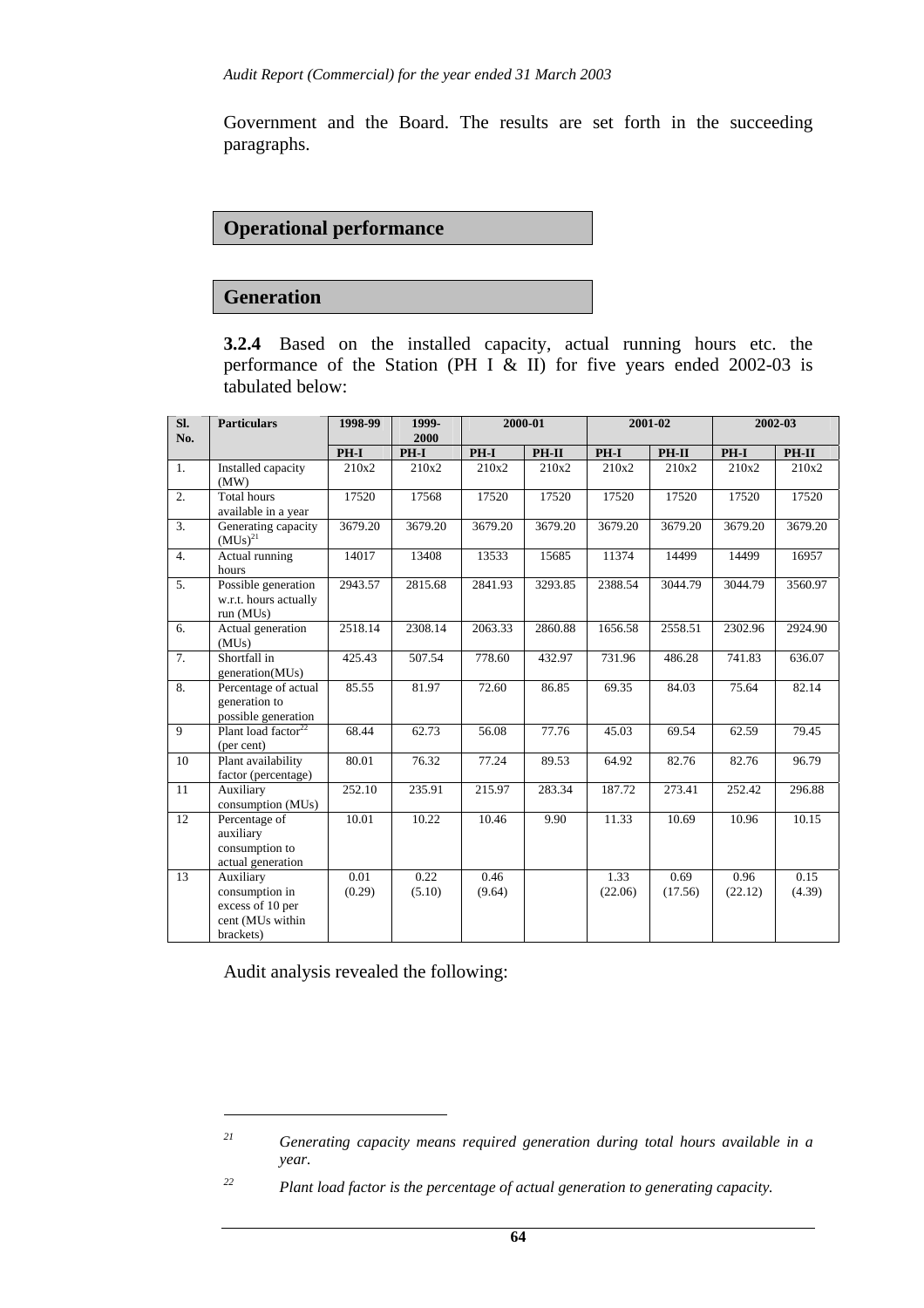**There was shortfall in generation of 3792.54 MU valued at Rs.758.51 crore even after making allowance for low load operation.** 

> **Auxiliary consumption in excess of norm of 10 per cent worked out to 59.21 MUs valued at Rs.11.84 crore.**

- ! Net available hours for generation in respect of Power House-I were 14,017 in 1998-99 which decreased to 11,374 in 2001-02 indicating that outages had increased. These, however, had improved to 14,499 in 2002-03. Similarly, actual running hours in Power House-II decreased from 15,685 in 2000-01 to 14,499 in 2001-02 and thereafter increased to 16,957 in 2002-03.
- $\triangleright$  As compared to possible generation, actual plant load factor generation was less during all the five years. CEA had fixed a norm of 80 per cent plant load factor (PLF) for thermal stations. The shortfall in generation during the period as per the norm worked out to 3792.54 million units (MUs) valued at Rs.758.51 crore.
- ! The percentage of PLF for PH-I was 68.44 in 1998-99 which decreased to 45.03 in 2001-02. Thereafter, it improved to 62.59 in 2002-03.
- $\triangleright$  The percentage of plant availability factor also decreased from 80.01 (1998-99) to 64.92 (2001-02) and thereafter increased to 82.76 (2002- 03).
- $\triangleright$  As per Detailed Project Report, the auxiliary consumption was to be 10 per cent. The auxiliary consumption in PH-I was, however, higher than 10 per cent. During 1998-2003, the excess consumption was 59.21 MUs valued at Rs.11.84 crore.

The management attributed (April 2003) the low load operation of PH-I to frequent outages of high pressure (HP) heater, boiler tube leakages, interruption in coal supply at coal handling plant and coal mills besides low vaccum in condenser.

Audit scrutiny (March 2003) of the minutes of meeting between suppliers of the boiler and Board, on 3 May 2001 at Birsinghpur, revealed that the drum pressure and load on unit was restricted to 120-140 MW due to boiler tube leakages which could be attributable to metallurgical failure or choking of white deposits found on the inner surface of the tube, adversely affecting the heat transfer, and resulting in higher metal temperature causing premature failure of tubes. Accumulation of undesired deposits in tubes indicated lack of proper care to suitably treat the water before pumping it into boilers from the water treatment plant. This was due to non-commissioning of a Demineralisation plant since 1998 despite having incurred an expenditure of Rs.3.65 crore on it, as detailed in paragraph 3.2.17 *infra*.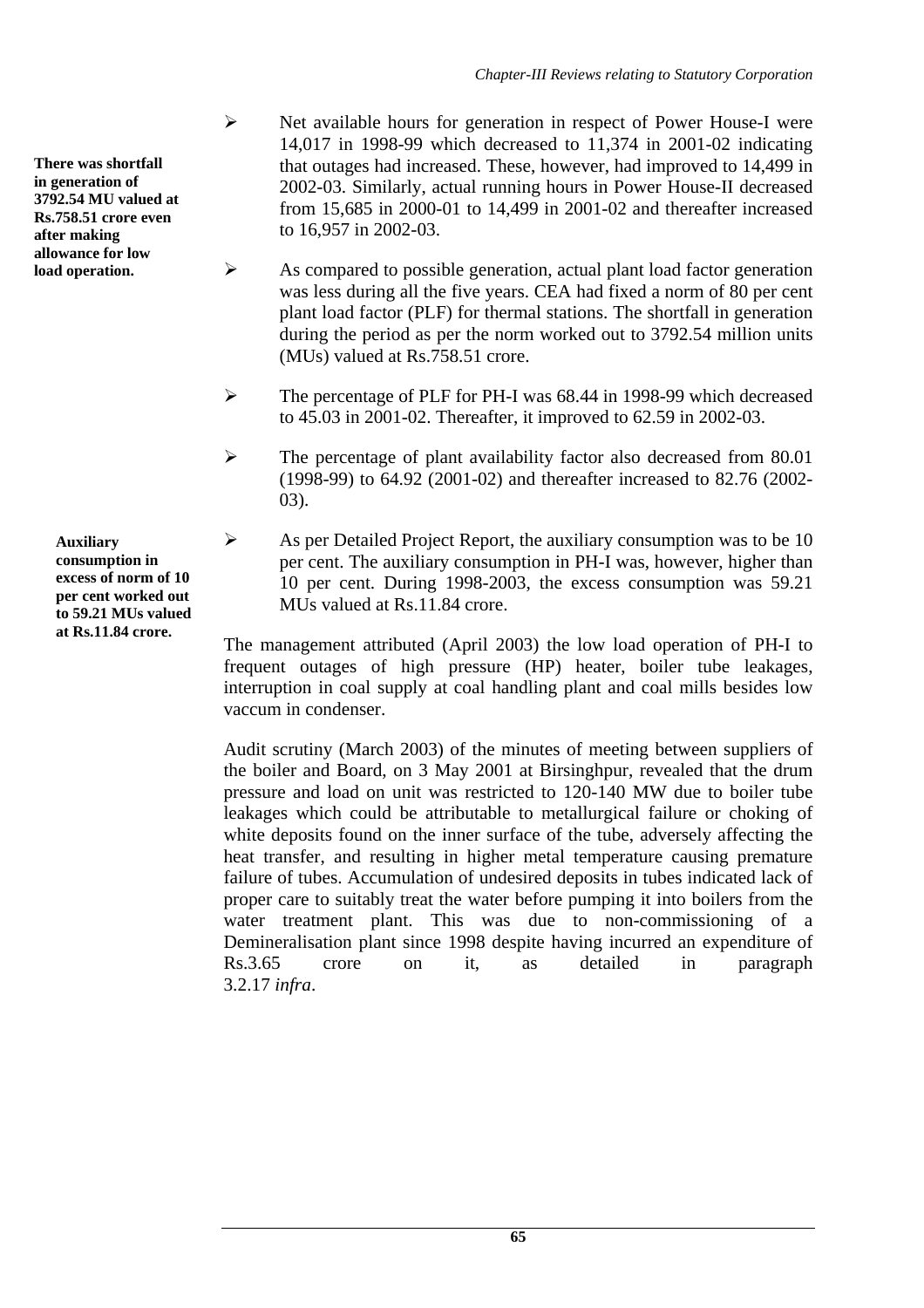#### **Generation cost per unit**

**3.2.5.** The table below indicates the Power House-wise unit cost of generation for the five years up to 2001-02:

|                       | (Paise per unit) |           |
|-----------------------|------------------|-----------|
| Year                  | $PH-I$           | $PH - II$ |
| 1997-98               | 173.95           |           |
| 1998-99               | 177.45           |           |
| 1999-2000             | 213.18           | 177.09    |
| 2000-01 (Provisional) | 180.91           | 175.69    |
| $2001-02$ (Tentative) | 237.54           | 202.88    |

The high unit cost of generation at Power House-I, though constructed at a lower capital cost five to six years earlier and with the consequential benefits of higher depreciation and lower interest costs, was due to low generation, and excess consumption of coal and fuel. Unit cost of power for the year 2002-03 could not be worked out due to non-finalisation of accounts.

Board replied (September 2003) that due to frequent tube leakages and partial loading of the unit, consumption of coal and oil had increased leading to high cost of generation. Further, the Station was supplied with coal from Rewa-Korea mines at a distance of 350 km which also accounted for high cost.

#### **Non-utilisation of heat due to lesser thermal efficiency**

**3.2.6** The thermal efficiency of a Power House is an index of the efficiency of conversion of thermal energy into electrical energy. The table below indicates the thermal efficiency of the two Power Houses during the last five years up to to the contract of the contract of the contract of the contract of the contract of the contract of the contract of the contract of the contract of the contract of the contract of the contract of the contract of 2002-03:

| SI. | <b>Particulars/Units</b>                    | Unit         | 1998-99  | 1999-    | 2000-01  | 2001-02  | 2002-03  |
|-----|---------------------------------------------|--------------|----------|----------|----------|----------|----------|
| No. |                                             |              |          | 2000     |          |          |          |
| 1.  | <b>Average consumption</b>                  |              |          |          |          |          |          |
| (a) | Coal $(Kg/kwh)$                             | I            | 0.6991   | 0.7064   | 0.7332   | 0.8108   | 0.8285   |
|     |                                             |              |          |          |          | 0.8189   |          |
| (b) | Oil (Kg/kwh)                                | I            | 0.0026   | 0.0024   | 0.0060   | 0.0059   | 0.0060   |
|     |                                             | $\mathbf{I}$ | 0.0048   | 0.0026   | 0.0056   | 0.0073   | 0.0046   |
| 2.  | Average heat value                          |              |          |          |          |          |          |
| (a) | Coal $(Kcal/kg)$                            | I            | 4,356    | 4,346    | 4,212    | 3,847    | 3,819    |
|     |                                             | $_{\rm II}$  | 4.356    | 4,346    | 4,212    | 3,847    | 3,819    |
| (b) | Oil (Kcal/kg)                               |              | 10,000   | 10,000   | 10,000   | 10,000   | 10.000   |
|     |                                             | $_{\rm II}$  | 10,000   | 10,000   | 10,000   | 10,000   | 10,000   |
| 3.  | <b>Heat rate of fuel consumed</b>           |              |          |          |          |          |          |
| (a) | Coal (Kcal/kg) $1(a)x2(a)$                  | I            | 3,045.28 | 3.070.01 | 3.088.24 | 3.119.15 | 3.164.04 |
|     |                                             | $_{\rm II}$  | 3.053.12 | 3.066.10 | 3.083.18 | 3,150.31 | 3.079.64 |
| (b) | Oil (Kcal/kg) $1(b)x2(b)$                   | I            | 26       | 24       | 60       | 59       | 60       |
|     |                                             | $_{\rm II}$  | 48       | 26       | 56       | 73       | 46       |
| 4.  | <b>Total heat consumed:</b>                 | I            | 3,071.28 | 3,094.01 | 3,148.24 | 3,178.15 | 3,224.04 |
|     | Kcal/kwh $(3(a)+3(b))$                      | H            | 3,101.12 | 3,092.10 | 3,139.18 | 3,223.31 | 3,125.64 |
| 5.  | Thermal efficiency percentage <sup>23</sup> | I            | 28.00    | 27.80    | 27.32    | 27.06    | 26.67    |

**Excess heat consumption by Power House I** 

*<sup>23</sup> Thermal efficiency percentage 860 multiplied by 100 and divided by the heat consumed*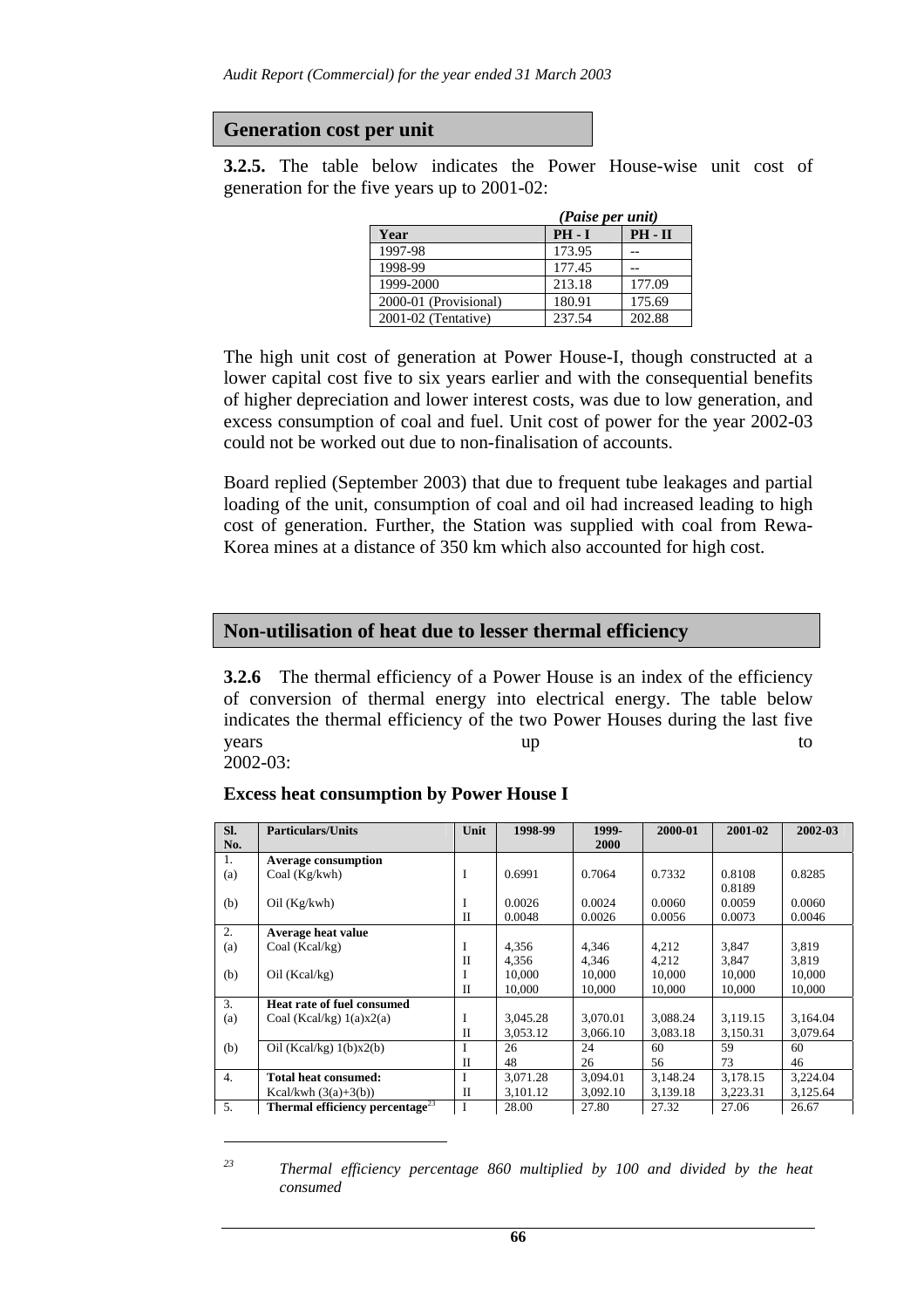|              |                                            | Н           | 27.73       | 27.81       | 27.40       | 26.68          | 27.51       |
|--------------|--------------------------------------------|-------------|-------------|-------------|-------------|----------------|-------------|
| 6.           | <b>Consumption of heat at designed</b>     |             | 2.544.00    | 2.544.00    | 2.544.00    | 2,544.00       | 2,544.00    |
|              | <b>thermal efficiency</b> (33.80 per cent) | П           | 2,544.00    | 2,544.00    | 2.544.00    | 2.544.00       | 2,544.00    |
|              | Kcal/kwh                                   |             |             |             |             |                |             |
| $\tau$       | <b>Consumption of excess heat due</b>      |             | 527.28      | 550.01      | 604.24      | 634.15         | 680.04      |
|              | to lower thermal efficiency                | $_{\rm II}$ | 557.12      | 548.10      | 595.18      | 679.31         | 581.64      |
|              | $(kcal/kwh)$ (4-6)                         |             |             |             |             |                |             |
| -8           | <b>Generation (MUs)</b>                    |             | 1.213.924   | 1.166.203   | 927.711     | 809.243        | 1,152.351   |
|              |                                            | $_{\rm II}$ | 1.304.221   | 1.141.935   | 1.135.619   | 847.343        | 1.150.606   |
| $\mathbf{Q}$ | <b>Total excess heat consumed</b>          |             | 6.40.077.78 | 6.41.423.31 | 5.60,560.09 | 5, 13, 181. 45 | 7,83,644.77 |
|              | $(M/Kcal)$ (7x8)                           |             |             |             |             |                |             |
|              |                                            | $_{\rm II}$ | 7,26,607.60 | 6,25,894.57 | 6.75.897.71 | 5.75.608.57    | 6,69,238.47 |

*Notes: 1. One litre of oil has been taken to be equal to 910 grams.* 

 *2. Thermal efficiency at 33.80 per cent has been worked out taking the heat rate of* 

 *2544 Kcal/kwh fixed for PH-I in the Project Report.* 

#### **Excess heat consumption by Power House II**

| Sl. No.          | <b>Particulars/Units</b>                   | Unit      | 2000-01      | 2001-02      | 2002-03      |
|------------------|--------------------------------------------|-----------|--------------|--------------|--------------|
| 1.               | <b>Average consumption</b>                 |           |              |              |              |
|                  |                                            |           |              |              |              |
| (a)              | Coal $(Kg/kwh)$                            | Ш         | 0.7064       | 0.8205       | 0.8193       |
|                  |                                            | IV        | 0.7170       | 0.8149       | 0.8144       |
| (b)              | Oil (Kg/kwh)                               | IΠ        | 0.0023       | 0.0026       | 0.0025       |
|                  |                                            | IV        | 0.0029       | 0.0033       | 0.0020       |
| 2.               | Average heat value                         |           |              |              |              |
| (a)              | Coal $(Kcal/kg)$                           | IΠ        | 4,212        | 3.847        | 3.819        |
|                  |                                            | IV        | 4,212        | 3,847        | 3,819        |
| (b)              | Oil (Kcal/kg)                              | IΠ        | 10.000       | 10.000       | 10,000       |
|                  |                                            | IV        | 10.000       | 10.000       | 10.000       |
| 3.               | Heat rate of fuel consumed                 |           |              |              |              |
| (a)              | Coal (Kcal/kg) $1(a)x2(a)$                 | Ш         | 2,975.36     | 3,156.46     | 3,128.91     |
|                  |                                            | IV        | 3,020.00     | 3,134.92     | 3,110.19     |
| (b)              | Oil (Kcal/kg) $1(b)x2(b)$                  | Ш         | 23.00        | 26.00        | 25.00        |
|                  |                                            | <b>IV</b> | 29.00        | 33.00        | 20.00        |
| $\overline{4}$ . | <b>Total heat consumed:</b>                | IΠ        | 2,998.36     | 3,182.46     | 3,153.91     |
|                  | Kcal/kwh $(3(a)+3(b))$                     | IV        | 3,049.00     | 3,167.92     | 3,130.19     |
| 5.               | Thermal efficiency percentage              | IΙI       | 28.68        | 27.02        | 27.27        |
|                  |                                            | IV        | 28.21        | 27.15        | 27.47        |
| 6.               | Consumption of heat at designed thermal    | Ш         | 2.600        | 2.600        | 2.600        |
|                  | efficiency (33.106 per cent) Kcal/kwh      | IV        | 2,600        | 2,600        | 2,600        |
| $\tau$           | Consumption of excess heat due to lower    | Ш         | 398.36       | 582.46       | 553.91       |
|                  | <b>thermal efficiency</b> (kcal/kwh) (4-6) | IV        | 449.00       | 567.92       | 530.19       |
| 8                | <b>Generation</b> (MUs)                    | III       | 1,413.467    | 1,325.960    | 1,403.314    |
|                  |                                            | IV        | 1,447.416    | 1.232.549    | 1,521.585    |
| 9                | Total excess heat consumed (M/Kcal) (7x8)  | Ш         | 5,63,068.714 | 7,72,318.662 | 7,77,309.658 |
|                  |                                            | IV        | 6,49,889.784 | 6,99,989.228 | 8,06,729.151 |

*Notes: 1. One litre of oil has been taken to be equal to 910 grams.* 

*2. Thermal efficiency at 33.106 per cent has been worked out taking the heat* 

 *of 2598 Kcal/KWH fixed for PH-II in the Project report.* 

It would be seen that against the projected efficiency of 33.80 per cent, the efficiency of the two units of Power House-I during the last five years up to 2002-03 ranged only between 26.67 and 28 per cent. In respect of Power House II, the actual thermal efficiency ranged between 27.02 and 28.60 per cent against the projected efficiency of 33.106 per cent.

The Units I and II should have consumed 2544 Kcal heat per kwh of electricity generated at 33.80 per cent thermal efficiency. However, due to lower thermal efficiency, the Units consumed heat ranging between 3071.28 and

**Low thermal efficiency led to extra expenditure of Rs.199.48 crore.** 

*rate* 

3224.04 Kcal/kwh. The excess consumption of 527.28 to 680.04 Kcal of heat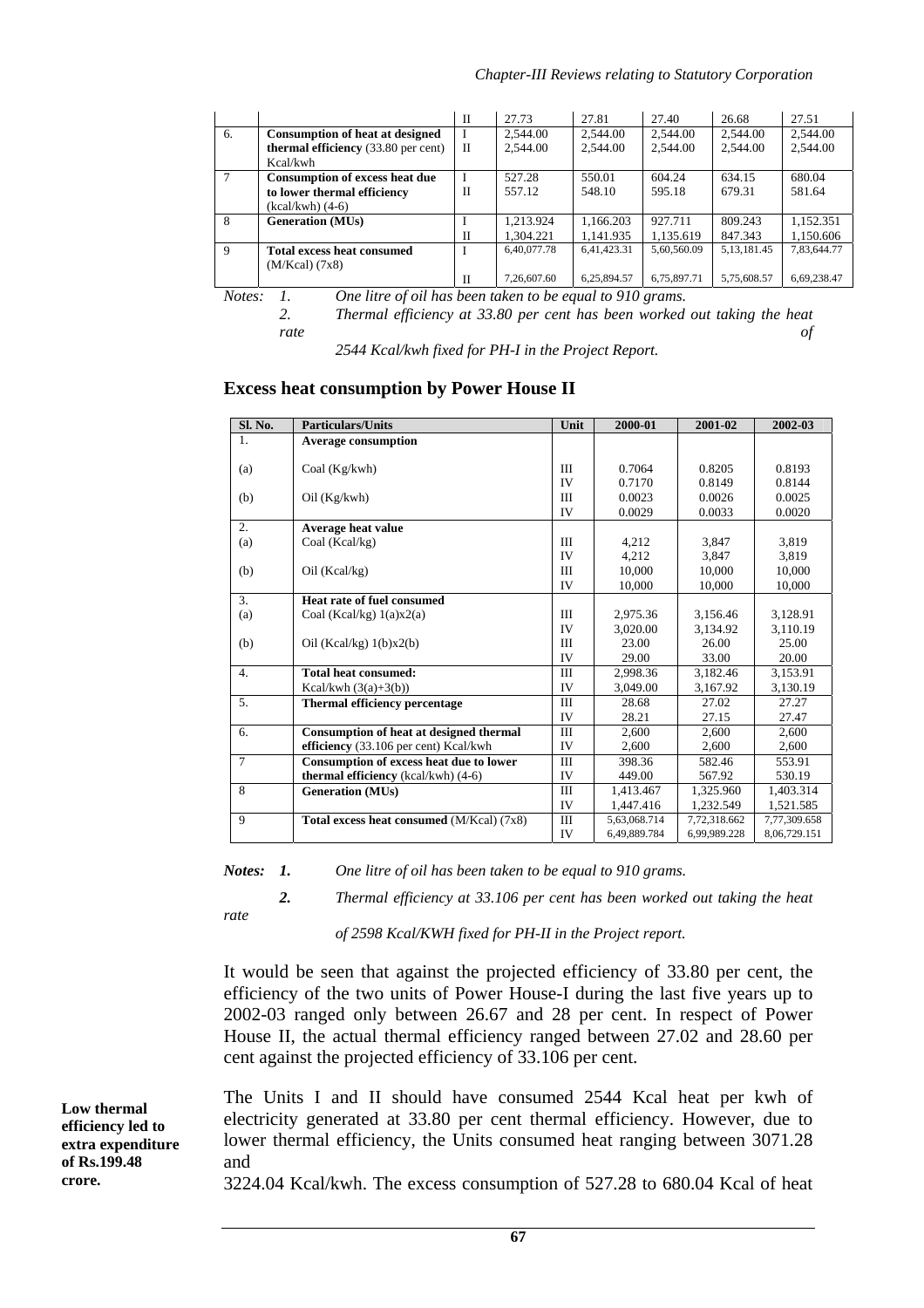aggregating to 64.12 lakh million Kcal resulted in extra expenditure of Rs. 119.75 crore. Similarly, Units III and IV registered excess consumption of 42.69 lakh million kcal of heat valued at  $\text{Rs.79.73}^{24}$  crore. Thus, the total loss on account of lower thermal efficiency worked out to Rs.199.48 crore.

The low thermal efficiency was mainly due to high pressure heater outages, restriction in load due to I.D. fan vibrations, low vacuum, milling system outages, interruptions in coal supply, and air heater choking/less air in the air heater and flue gas path. Management had not taken remedial action to rectify these deficiencies.

While accepting (September 2003) the Audit findings, the Board stated that remedial action was being taken.

# **Outages**

#### **Planned outages**

**3.2.7** Thermal stations have outages which may be 'planned' and/or 'forced'. While planned outages are necessitated to attend to maintenance work of boilers etc., forced ones are caused by unforeseen factors involving also lack of adequate and timely preventive maintenance work. Thus, the Board has to ensure that stoppage of units for planned outages does not exceed prescribed time, and the forced outages are minimized to the extent possible.

The *Annexure 15* indicates hours available, hours operated and outages during the last five years up to 2002-03:

It would be seen from Annexure that the percentage of shutdown to available hours in respect of four units ranged from 2.82 to 41.05. These are discussed in subsequent paragraphs.

#### **Forced outages**

Central Electricity Authority (CEA) had prescribed the norms for forced outages as 10 per cent of the available hours. It was however noticed that the forced outages were in excess of these norms in respect of Unit I (1999 to 2002) and Unit II (2000-03) as detailed below:

|  | 1999-2000 | 2000-01 | 2001-02 | 2002-03 |
|--|-----------|---------|---------|---------|
|  |           |         |         |         |

**24 Workings:** 

 $\overline{a}$ 

Total Excess heat consumed =4269305.197 Million Cal

Divided by 4000 i.e. calorific value of coal as per project report

 $4269305.19 \div 4000 = 1067.33 \text{ m kg}$ Multiplied by  $10^6$  to change it into kg= $1067.33 \times 10^6 = 1067330000$  kg

Divided by 1000 to change into MT=1067330 x Rs.747 per MT= Rs.79.73 crore.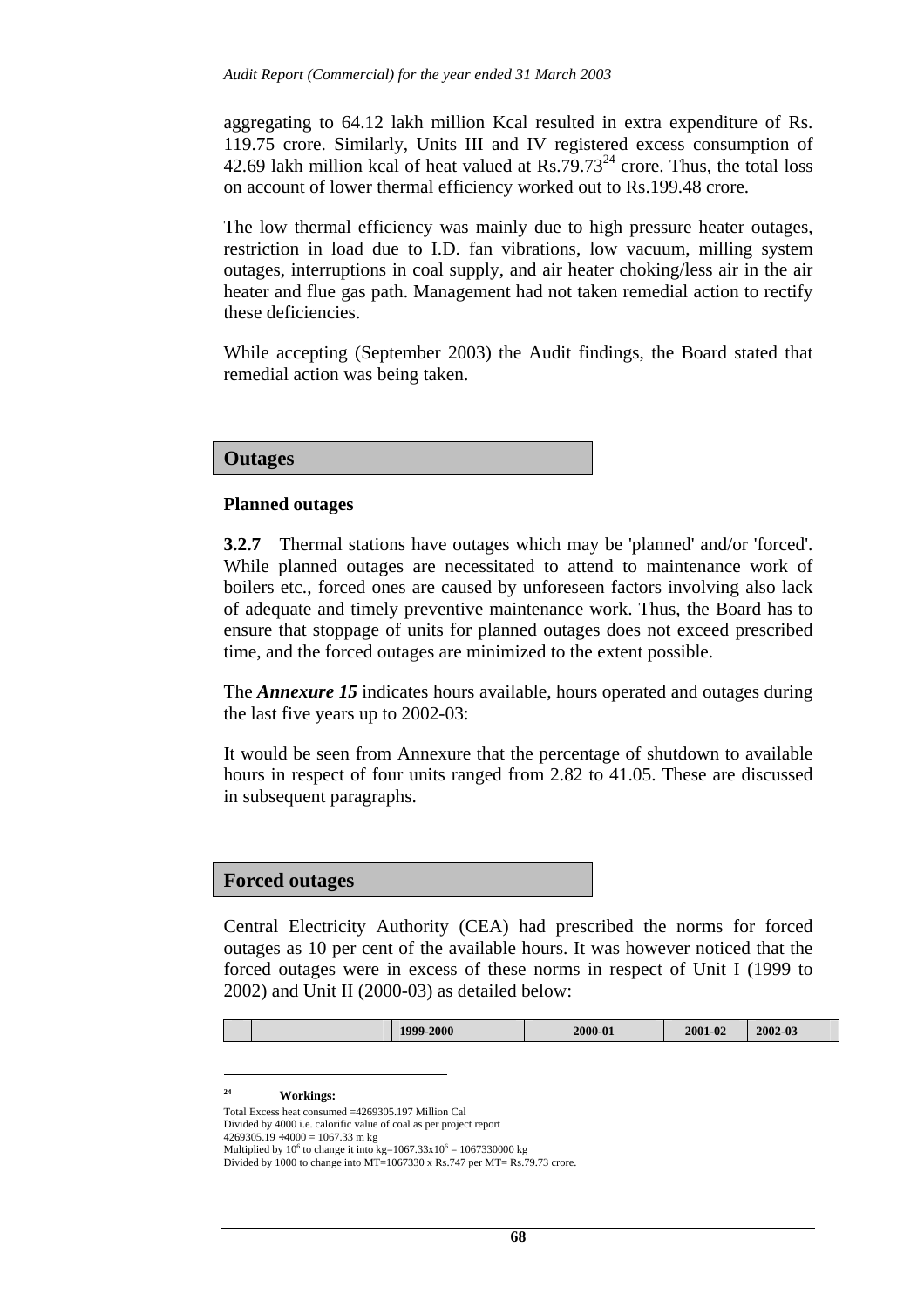|                |                                                           | <b>UNITS</b> |        |              |        |              |              |  |
|----------------|-----------------------------------------------------------|--------------|--------|--------------|--------|--------------|--------------|--|
|                | <b>Power House I</b>                                      |              | I      | $\mathbf{H}$ |        | $\mathbf{H}$ | $\mathbf{I}$ |  |
| 1.             | Available hours                                           | 8784         | 8760   | 8760         | 8760   | 8760         | 8760         |  |
| 2              | Permitted outages (10)<br>per cent of available<br>hours) | 878          | 876    | 876          | 876    | 876          | 876          |  |
| 3              | Forced outages-actual                                     | 946          | 1398   | 1091         | 1756   | 1573         | 1403         |  |
| $\overline{4}$ | Excess forced outages<br>$(3-2)$                          | 68           | 522    | 215          | 880    | 697          | 527          |  |
| $\overline{5}$ | Generation loss (MUs)                                     | 14.28        | 109.62 | 45.15        | 184.80 | 146.37       | 110.67       |  |
| 6              | Generation loss (Rs. in<br>crore)                         | 2.86         | 21.92  | 9.03         | 36.96  | 29.27        | 22.13        |  |

The excess hours (2,909) lost due to forced outages led to loss of generation of 610.89 MUs valued at Rs.122.17 crore.

Board replied (September 2003) that due to high demand, the units could not be taken out for rectifying defects for a long time and as such only breakdown maintenance could be carried out.

The reply was only indicative of inadequate preventive maintenance system. Further, the loss of generation was not compatible with the high demand.

# **Excess time taken for overhauling**

**3.2.8** Kulkarni Committee appointed by GOI recommended (April 1975) the norm of 28/30 days for regular overhauling of boiler The unit-wise details of time fixed and taken for overhauling of generators and loss of generation due to excess time taken are given in *Annexure 16*.

It would be seen that the Station took 155 days more to complete the annual overhauling in respect of the four units. Failure to adhere to the time schedule, resulted in loss of generation of 547.28 MUs with consequent revenue loss of Rs.109.46 crore.

Management attributed (September 2003) the excess time taken to the following:

(a) A forced shutdown of long duration is treated as capital overhauling, hence more time was taken; and

(b) Extra works were required to be done after opening of machines/boiler, resulting in more time being taken.

The reply was not tenable as the Station authorities could have assessed the actual problems/defects through timely/regular maintenance and thus avoided the additional time taken.

**Excess time taken for overhauling led to loss of generation of 547.28 MUs valued at Rs.109.46 crore**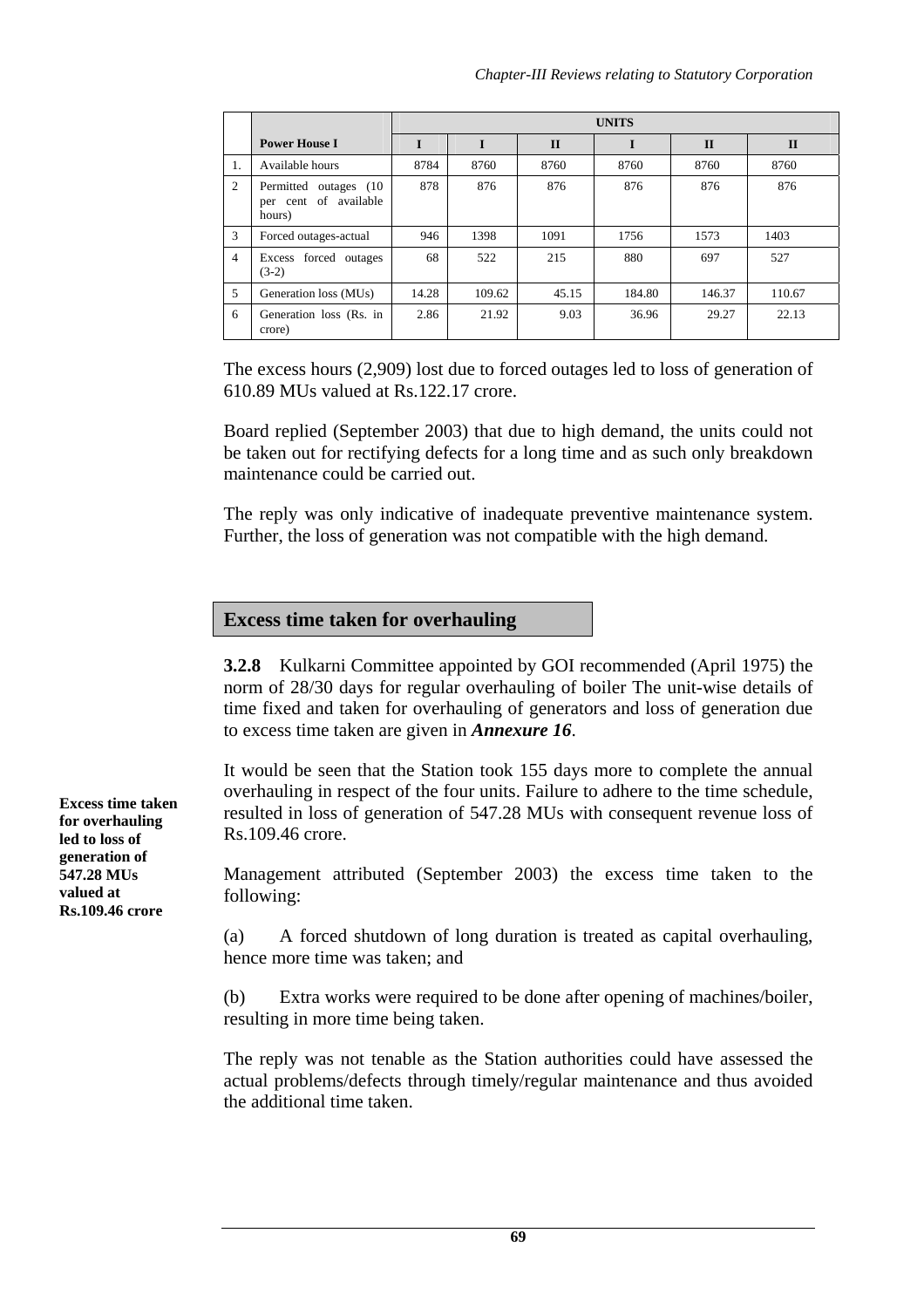#### **Consumption of coal**

**3.2.9** According to the Detailed Project Report (DPR), the heat rate required to generate one unit of power for PH-I was 2544 Kcal/Kwh and for PH-II 2598 Kcal/Kwh with boiler efficiency at 86 and 86.4 per cent respectively. The consumption of coal as per these standards vis-à-vis the coal actually consumed and excess consumption of coal are given in *Annexure 17*. It would be seen from the Annexure that during 1998-2003, there was excess consumption of 3.67 lakh MT coal valued at  $\text{Rs.27.36}$  crore<sup>25</sup> in the Station. Compared with the standards indicated in project reports and by giving allowances for low calorific value of coal received at the plant, the excess consumption was on the rise and had increased from 3.13 per cent in 1998-99 to 6.03 per cent in 2001-02 and decreased thereafter to 1.12 per cent in 2002- 03 in respect of PH-I. The PH II had excess consumption of coal only in 2001- 02.

Management attributed excess consumption of coal to repetitive failure of plant super heaters and economiser and condenser tubes leading to heat loss in the furnace. The excess consumption has not, however, been got investigated for initiating necessary remedial measures (March 2003).

# **Loss due to grade difference in coal supplied**

**3.2.10** Even after nearly ten years of commissioning of the power station, the Board has not entered into any Fuel Supply Agreement (FSA) with South Eastern Coalfields Limited (SECL) for supply of coal. Coal was being supplied from various mines of SECL and payments therefor made on the basis of useful heat value (UHV) and weight declared by SECL. In the absence of FSA, there was no joint sampling, at loading and unloading points and coal samples were, therefore, tested by the Board on its own at Board's laboratory. This did not serve useful purpose as the test results were not acceptable to SECL.

Audit scrutiny revealed (March 2003) that during September 2001 to September 2002, there were huge variations between the declared grades and actual grades of coal received at the station. The Board had, however, been making payments for higher grades of coal while it had received low quality coal with lesser UHV. Thus, Board's failure to execute FSA with SECL resulted in its incurring avoidable expenditure of Rs.35.64 crore on grade difference. The losses for the period prior to September 2001, could not be assessed in audit for want of details, not made available by Board in spite of being called for.

 $\overline{a}$ 

**3.67 lakh MT coal was consumed in excess of norms involving extra expenditure of Rs.27.36 crore.** 

*<sup>25</sup> PH I: 2.73 lakh MT; Value Rs.20.36 crore PH II: 0.94 lakh MT; Value Rs.7.00 crore*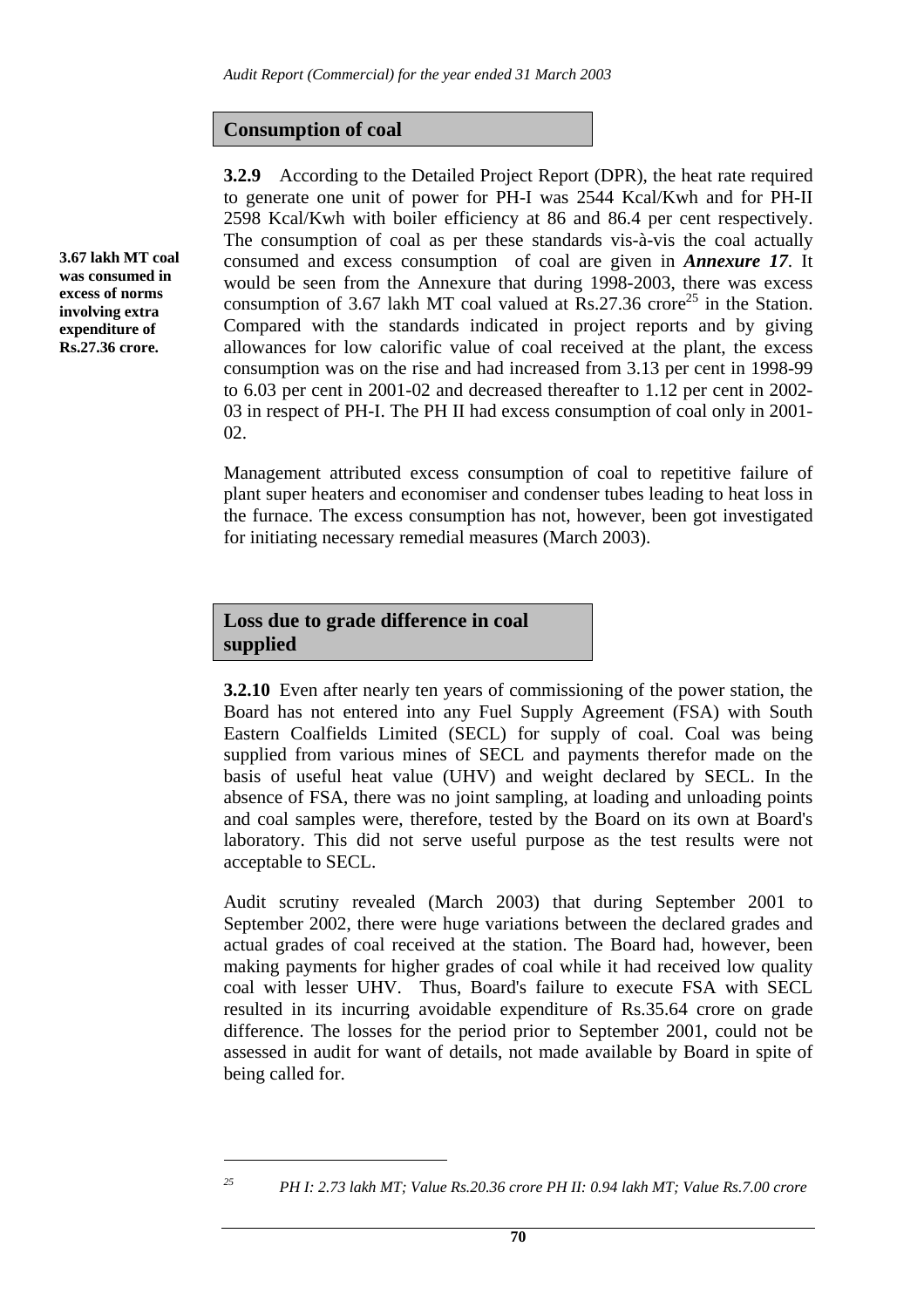Management stated (September 2003) that all-out efforts were being made for finalisation of FSA.

#### **Loss due to rejection of claims for stones and shales**

**3.2.11** During 2000-01, Board received 40.45 lakh MT coal (cost: Rs.390.32 crore ). Of this, 21000 MT (cost : Rs. 2.02 crore) was found to contain stones and shales. The Board lodged (May 2001) a claim with SECL for refund, which was, however, rejected (June 2002) on the ground that any unilateral measurement by Board, in the absence of FSA, was not acceptable.

During 2001-03, the Station received 29875 MT (value:Rs. 2.89 crore) of stones and shales as coal. Due to non-execution of FSA and rejection of its earlier claims, Board did not even prefer any claim for it with SECL. Hence, it had to bear further loss of Rs. 2.89 crore on this account too.

Management accepted (September 2003) the audit findings.

#### **Avoidable payment of surcharge to Railways**

**3.2.12** Railway freight was being paid either by demand drafts or through credit note-cum-cheque facility at loading point up to March 1997. With the introduction of advance freight payment scheme (April 1997), an advance payment equal to one month's freight was to be deposited, with the Railways, allowing the payment of freight at destination station without the levy of 15 per cent surcharge. The Board had also given an undertaking that the Station would keep one month's freight payment deposited as advance for availing of the benefit of the scheme, and kept deposited Rs. 2.84 crore under the scheme up to June 2000. As the traffic increased, Railways demanded additional cash security of

Rs. 6.67 crore, to maintain the security deposit at the level at par with the volume of traffic.

As the Board did not make the enhanced deposit, Railways started levying surcharge with effect from September 2002 on freight charges beyond Rs.2.84 crore. The surcharge for September 2002 worked out to Rs.69 lakh. In other words, the short deposit of Rs.6.67 crore was costing the Board over 24 per cent per annum.

Management replied (September 2003) that the matter was still under discussion with the Railways.

**Acceptance of stones and shales as coal led to loss of Rs.4.91 crore.** 

**The Board paid Rs.69 lakh as surcharge due to failure to avail advance freight payment.**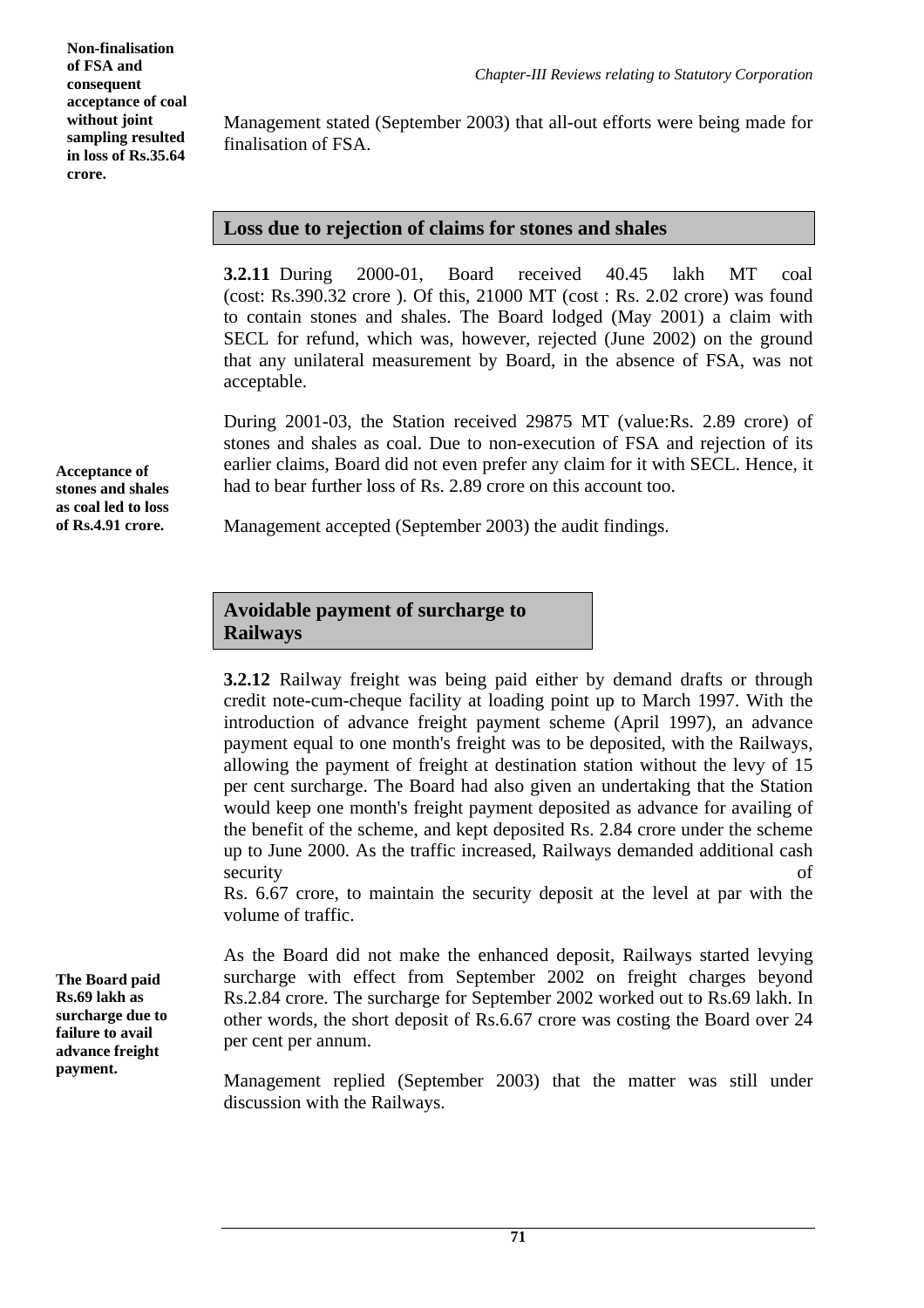#### **Fuel oil consumption**

#### *Excess consumption of fuel oil*

*3.2.13* The fuel oil is required for ignition and to give support to furnace stability. As per norms prescribed by GOI, the consumption of fuel oil per kwh of electricity generated was 3.5 ML. The table below indicates oil consumption at Power House I (Units I & II), compared with norms fixed by GOI during the during the contract of the contract of the contract of the contract of the contract of the contract of the contract of the contract of the contract of the contract of the contract of the contract of the cont

five years up to 2002-03.

#### **Excess consumption of oil**

| <b>Particulars</b>                                                              | 1998-99       |              | 1999-2000  |              | 2000-01   |              | 2001-02   |              | 2002-03   |              |
|---------------------------------------------------------------------------------|---------------|--------------|------------|--------------|-----------|--------------|-----------|--------------|-----------|--------------|
|                                                                                 |               | $\mathbf{I}$ |            | $\mathbf{I}$ |           | $\mathbf{I}$ |           | $\mathbf{I}$ |           | $\mathbf{I}$ |
| Consumption of oil as per<br>norms(3.5 ML/kwh)                                  | 4.248.734     | 4.564.773    | 4,081.710  | 3.996.772    | 3,246.988 | 3.974.666    | 2.832.350 | 2.965.700    | 4,033.228 | 4.027.121    |
| Actual consumption (KL)                                                         | 3.513.772     | 6,807.699    | 3.040.209  | 3.270.934    | 6,095.237 | 7.048.695    | 5.208.750 | 6.763.150    | 4,784.561 | 4,019,066    |
| Excess consumption (KL)                                                         | $\sim$ $\sim$ | 2.242.926    | $-$        | $ -$         | 2,848.249 | 3.074.029    | 2,376.40  | 3.797.45     | 751.333   | $- -$        |
| Gross generation (MU)                                                           | 1.213.924     | 1.304.221    | 1,166.203  | 1.141.935    | 927.711   | 1,135.619    | 809.243   | 847.343      | 1,152.351 | 1,150.606    |
| Value of excess consumption<br>(Rs. in crore) at the rate of<br>Rs.25 per litre | $\sim$ $\sim$ | 5.61         |            |              | 7.12      | 7.69         | 5.94      | 9.49         | 1.88      |              |
| of<br>Percentage<br>excess<br>consumption of oil                                | $\sim$ $\sim$ | 49.13        | $\sim$ $-$ | $ -$         | 87.71     | 77.34        | 83.90     | 128.04       | 18.62     | $-1$         |

**Excess consumption of oil resulted in extra expenditure of Rs.37.73 crore.** 

It would be seen from the above table that the actual consumption of oil was generally higher than the norm and the excess consumption ranged between 18.62 and 128.04 per cent. Management attributed the increase in consumption of fuel oil to poor backing and pressure part leakages. However, no remedial measures were taken to rectify the deficiencies. Oil valuing Rs.37.73 crore was consumed in excess during 1998-2003 due to non observance of norms prescribed by GOI.

Management replied (September 2003) that excess consumption was due to increased number of trippings of Units I and II, outage of ID fan, milling system and restriction of drum pressure as silica contents were high.

The reply was hardly tenable in view of the fact that had remedial steps been taken in time, the excess oil consumption could have been avoided.

# **Procurement of materials**

# *Construction of coal handling plant for Units III and IV*

**3.2.14** Board placed (February 1998) an order for design and engineering, manufacture, supply, erection, testing and commissioning of coal handling plant (CHP) with a capacity of 1200 MT per hour for Units III and IV on Krupp Industries (India) Limited, Pune, at a total cost of Rs. 42 crore. The plant was constructed by the firm in January 2000. It could not, however, be put into operation due to non-completion of work of railway yard by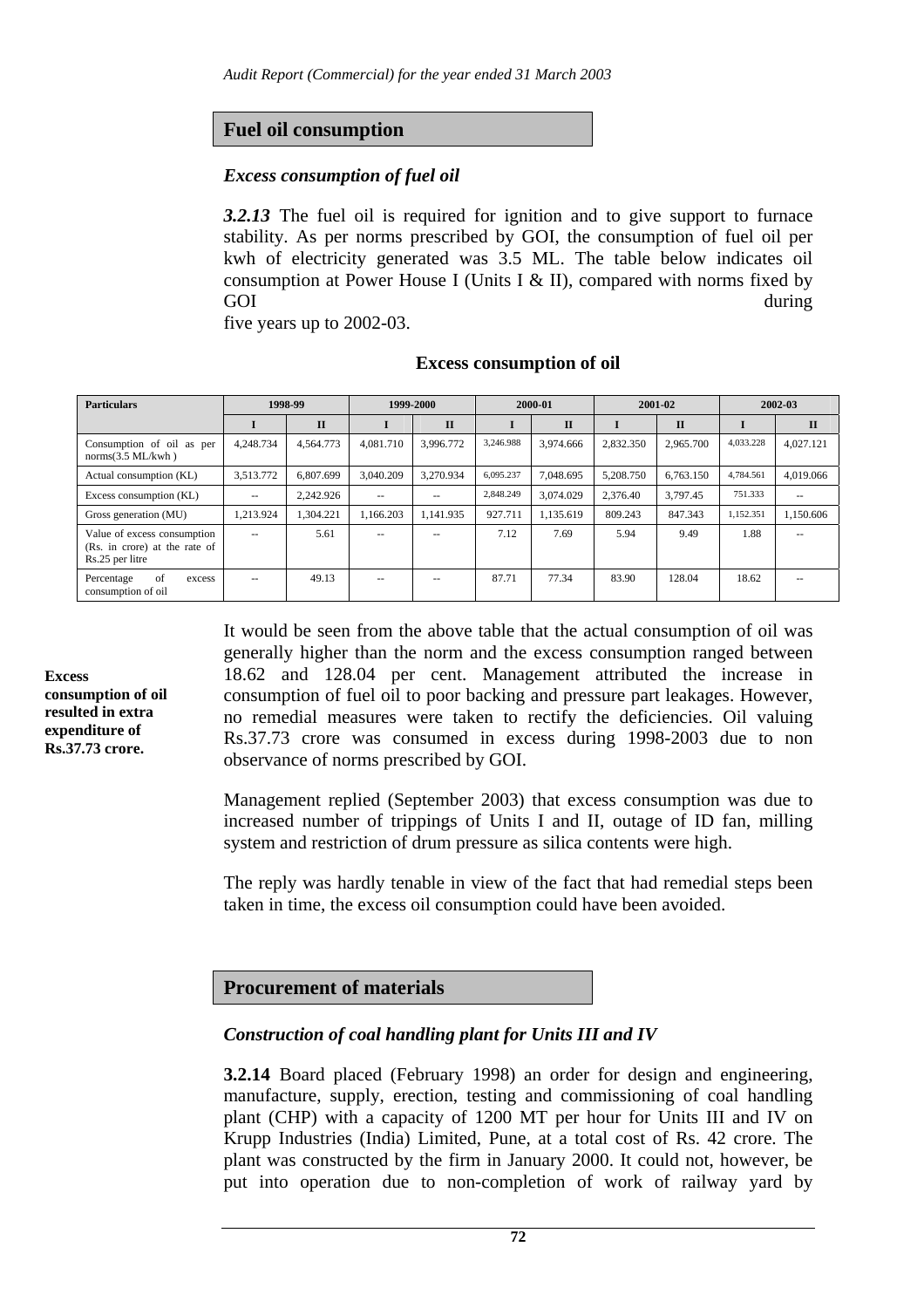Railways, Though, the approval from Railways was received in September 2002 itself, the work was yet to be completed (March 2003). Consequently, the coal rakes were still unloaded manually through contractors at Rs.3.72 per MT. During the three years up to 2002-03 (September 2002), the Station received 94,69,259.62 MT coal and spent Rs.3.52 crore on manual unloading. Though the Board was thus put to extra financial burden due to delay in completion of railway yard, it had not taken concerted steps to pursue and ensure speedy completion of the work by Railways. The failure resulted in avoidable recurring expenditure of Rs.1.17 crore per annum towards manual unloading, in addition to Rs.5.88 crore per annum towards interest (at 14 per cent on the locked up investment of Rs. 42 crore).

Board while attributing (September 2003) the delay to Railways, stated that the work would be completed in November 2003.

The reply was not convincing as the Board failed to effectively pursue the matter after it had placed the order in 1998.

# **Idle locomotive**

**3.2.15** Despite being aware that the railway yard work was not completed, the Board placed (January 2002) an order for supply of a 700 HP 120 tonne diesel hydraulic locomotive for wagon tippler on SAN Engineering & Locomotive Company Limited, Bangalore. The locomotive was received and commissioned in July 2002. However, in the absence of railway yard and nonavailability of loaded wagons, the loaded wagon test could not be conducted and consequently, the locomotive has remained idle. Purchase of locomotive, without ensuring the possibility of its immediate use, resulted in locking up of Rs.1.90 crore with consequential loss of interest of Rs.26.76 lakh per annum (at 14 per cent).

Board admitted (September 2003) that locomotive could not be put to use due to non-availability of railway siding for wagon trippler.

# **Avoidable purchase of spares for stand-by system of ash handling plant**

**3.2.16** Despite being aware that the existing stand-by system of ash handling plant commissioned in March 1993 was not being put to use, the Superintending Engineer, Mechanical Maintenance Division-I of the Station, submitted

(August 2000) a proposal for urgent purchase of spare parts for existing standby system of at an estimated cost of Rs.59 lakh.

The Board accordingly procured (February 2001) spares from DCIPS Limited, Kolkata, on a single tender basis (being the original manufacturer of the

**Despite extra expenditure on manual unloading, Board failed to effectively pursue the Railways which resulted in avoidable recurring annual expenditure of Rs.1.17 crore.** 

**Purchase of locomotive, without assessing its immediate use, led to locking up of Rs.1.90 crore.**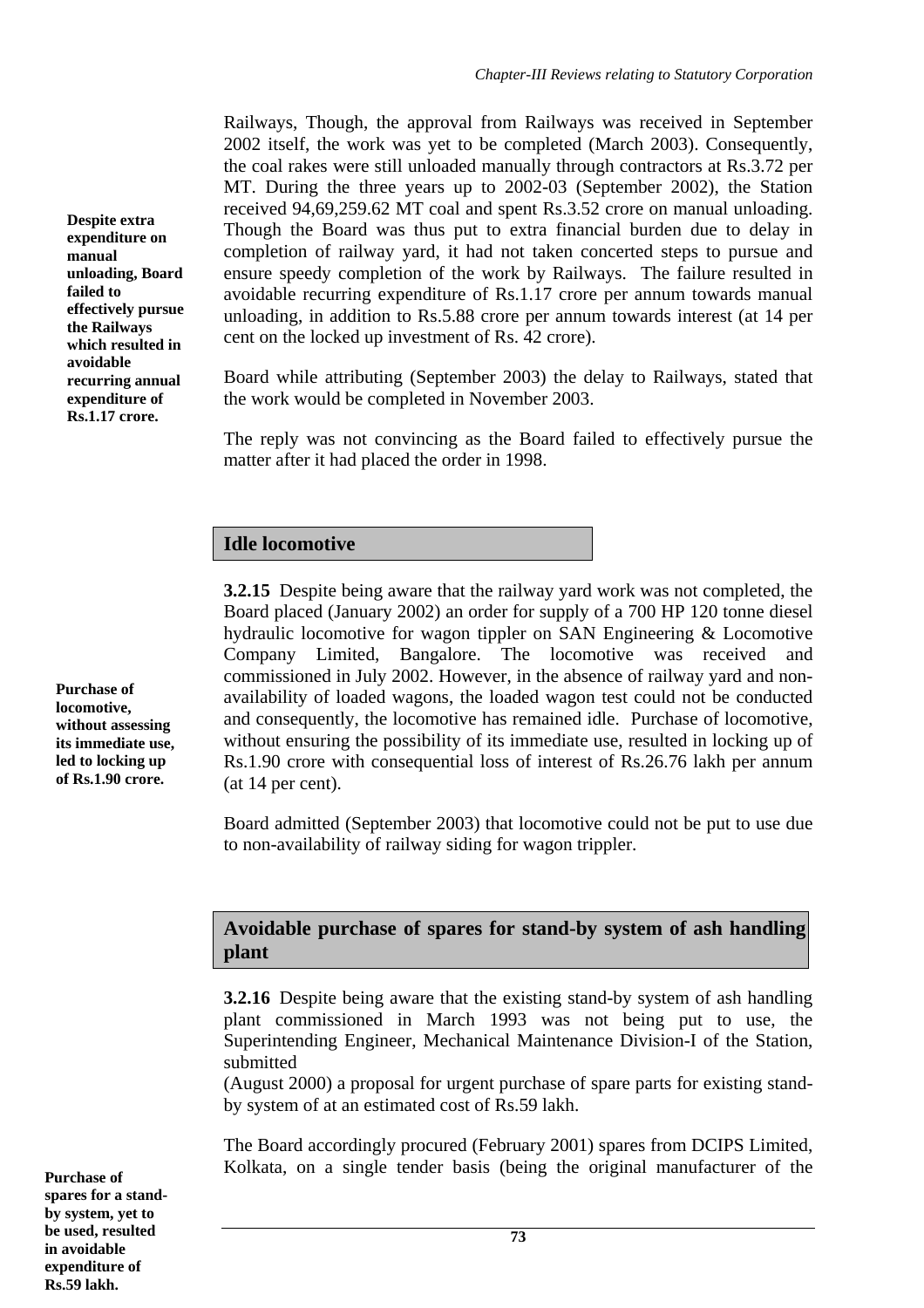system) and received the spares in March 2002. The stand-by system has not, however, been put to use as the main system had been in operation since its commissioning, without any problems. Thus, purchase of spares for a stand-by system, which was yet to be put to use, resulted in avoidable expenditure of Rs.59 lakh.

Management stated (September 2003) that due to shortage of spares, one of the two streams was taken out of service and its spares were utilised in the other stream system. Further after receipt of the spares, these were fitted in the systems.

The reply was not convincing as the stand by system was never put to use. Moreover, the log book indicating the use of spares too was not made available to Audit for verification.

# **Non-installation of Demineralisation plant**

**3.2.17** An order for supply of materials for Demineralisation (DM) plant was placed (March 1998) on Indocan Engineering System Limited, Pune, for Rs.4.19 crore, inclusive of cost of main equipment (Rs. 3.80 crore), mandatory spares (Rs.38.10 lakh), tools and tackles (Rs.0.50 lakh) and transit insurance (Rs.0.05 lakh). The supply was to be completed by September 1998. Order for erection, testing and commissioning of DM plant of two streams was also placed

(April 1998) on the same firm for Rs.15.05 lakh with the stipulation to complete the work by September 1998. The firm completed supply of material worth only Rs.3.51 crore (against order placed in March 1998) and carried out erection work for Rs.14.44 lakh for only one stream by March 2000. Therefore, the Board cancelled (February 2003) the order and forfeited the firm's bank guarantee of Rs.1.32 crore.

Thus, the material meant for construction of the second stream worth Rs.1.75 crore (approximately) received could not be put into service and were lying idle/unutilised. As the lone DM plant had to meet the needs of both power houses, the non-commissioning of second DM plant had adversely affected the heat transfer and caused premature failure of tubes with undesired deposits therein, resulting in low generation as referred to in paragraph 3.2.4 *supra.*

The management stated (May 2003) that negotiations were held with another firm for completion of second stream including supply of balance materials and proposals were already submitted (October 2002) to the Board for approval, which was awaited. The fact remains that no finality was reached and the thermal station continued to function with attendant problems.

**Noncommissioning of DM plant resulted in idling of machinery worth Rs.1.75 crore, besides the attendant operating problems.**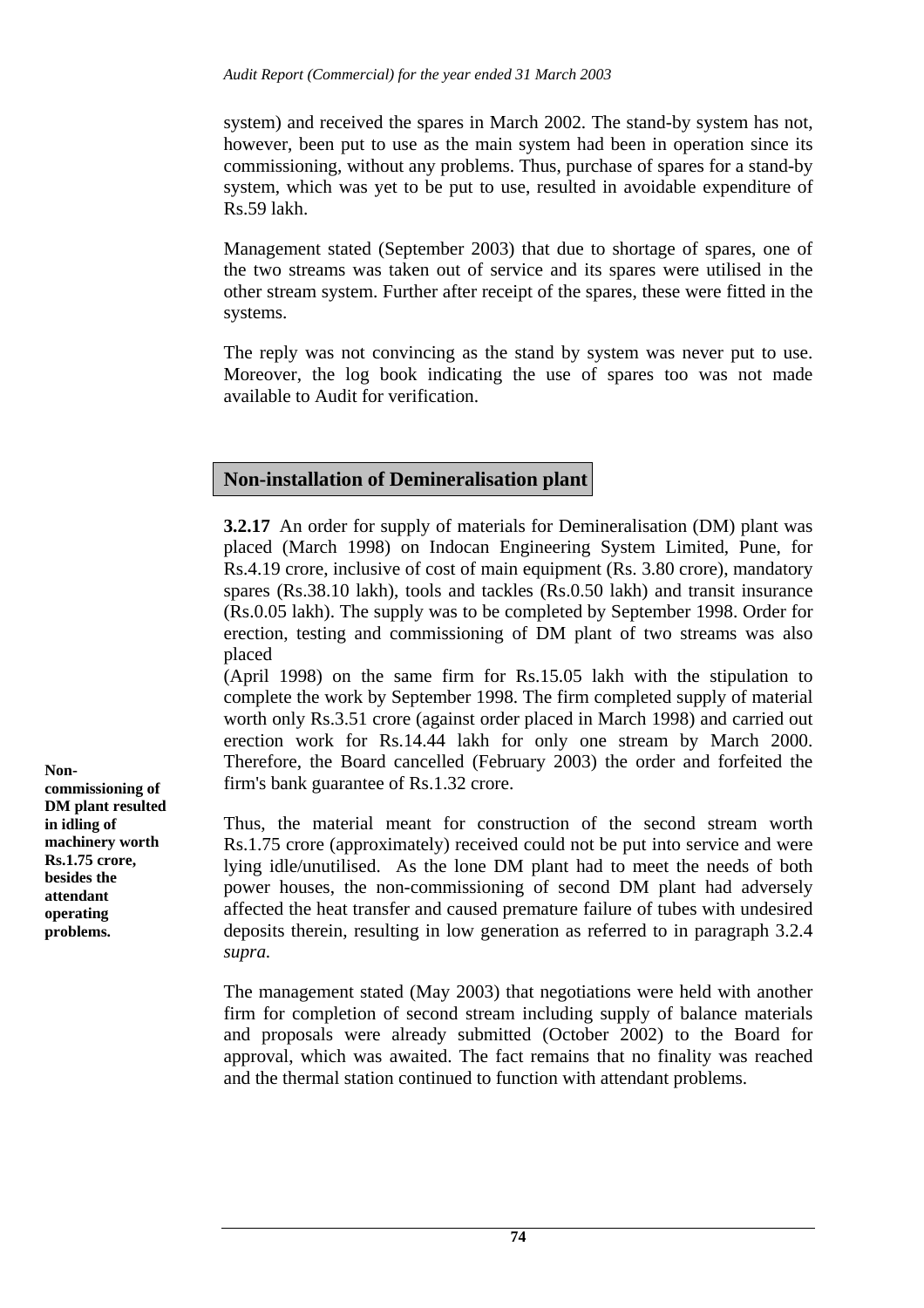# **Idle pipes**

**3.2.18** Without assessing immediate requirement, the Station purchased (December 2000), 6781.05 metre MS ERW pipes (code No. 713-06-414-884- 02) valued at Rs.1.01 crore but immediately issued only 2,480 metre for use. The balance 4301.05 metre valuing Rs.71 lakh were lying unused even as of June 2003. This resulted in locking up of Rs.71 lakh with consequent loss of interest of Rs 19.76 lakh (at 14 per cent for two years).

Management replied (September 2003) that pipes for worst-affected areas were replaced/utilised immediately and balance were due for replacement. Further, these pipes would be utilised shortly.

The reply was not acceptable as even after a lapse of two-and-a-half years, the Station could not utilise the pipes which indicates that the purchase was not essential.

# **Maintenance of power house**

#### *Undue benefit to contractor*

**3.2.19** The operation and maintenance (O&M) contract for two ash handling plants (AHP) had been awarded to DC Industrial Plant Services Limited, Kolkata (DCIPS) since commissioning, on the ground of being the original equipment manufacturer.

While according approval to the contract in respect of Power House-I, Member (Finance) opined (May 2000) that the rates offered by the firm were very high and hence directed to develop alternative sources within a year. Despite this, O&M contract in respect of Power House-I was placed (June 2000) on DCIPS on a long term basis, for five years, at Rs. 13.50 lakh per month, with an escalation of 7.5 per cent every year.

It was noticed (March 2003) in audit that in respect of Power House-II the firm submitted its offer (February 2001) initially at Rs.13.75 lakh per month but subsequently reduced it to Rs.8.20 lakh due to submission of tender by another contractor of Mumbai at Rs.8.20 lakh per month. However, the emerging competition was not encouraged and AHP contract for Power House-II too was awarded (January 2002) to DCIPS at the competitor's lower rate of Rs.8.20 lakh per month. Thus, failure to develop alternative source, coupled with placing the order for five years at a stretch, has resulted in an avoidable extra expenditure of Rs.2.63 crore (*Annexure 18*), up to March 2003, and was tantamount to extending undue benefit to the contractor; this would go up to Rs.4.41 crore by May 2005, the month up to which the contract was awarded.

**Award of contract at a stretch for five years resulted in extra expenditure of Rs.2.63 crore.** 

**Idle investment in pipes resulted in loss of interest of Rs.19.76 lakh.**